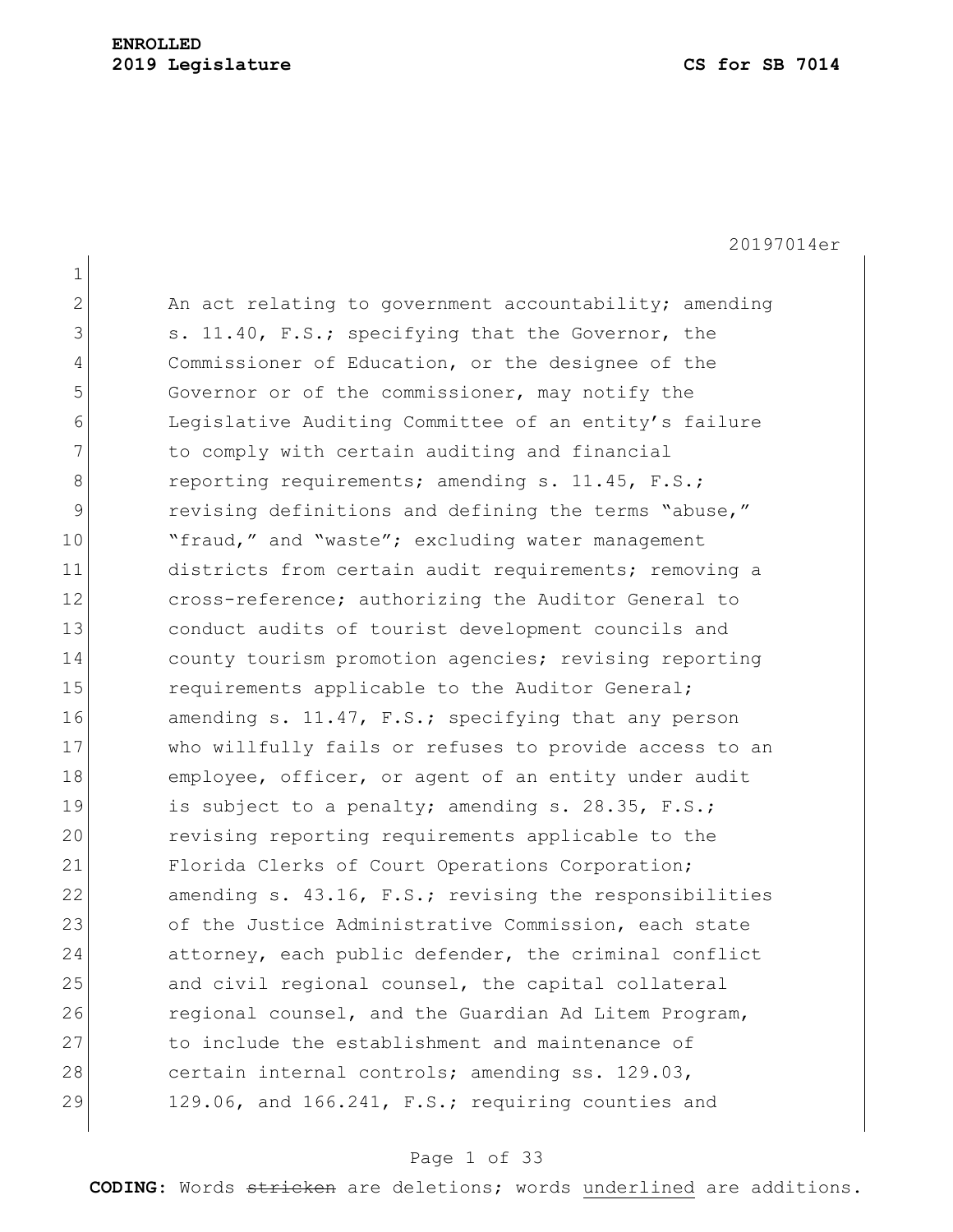20197014er 30 municipalities to maintain certain budget documents on 31 bluest and the entities' websites for a specified period; 32 amending s. 215.86, F.S.; revising the purposes for 33 which management systems and internal controls must be 34 established and maintained by each state agency and 35 the judicial branch; amending s. 215.97, F.S.; 36 revising certain audit threshold requirements; 37 amending s. 215.985, F.S.; revising the requirements 38 for a monthly financial statement provided by a water 39 management district; amending s. 218.31, F.S.: 40 revising the definition of the term "financial audit"; 41 amending s. 218.32, F.S.; authorizing the Department 42 of Financial Services to request additional 43 information from a local governmental entity in 44 preparation of an annual report; requiring a local 45 governmental entity to respond to such requests within 46 a specified timeframe; requiring the department to 47 notify the Legislative Auditing Committee of 48 noncompliance; amending s. 218.33, F.S.; requiring 49 local governmental entities to establish and maintain 50 internal controls to achieve specified purposes; 51 amending s. 218.391, F.S.; revising membership, and 52 restrictions thereof, for an auditor selection 53 committee; prescribing requirements and procedures for 54 selecting an auditor if certain conditions exist; 55 amending s. 373.536, F.S.; deleting obsolete language; 56 requiring water management districts to maintain 57 certain budget documents on the districts' websites 58 for specified periods; amending s.  $1001.42$ , F.S.;

#### Page 2 of 33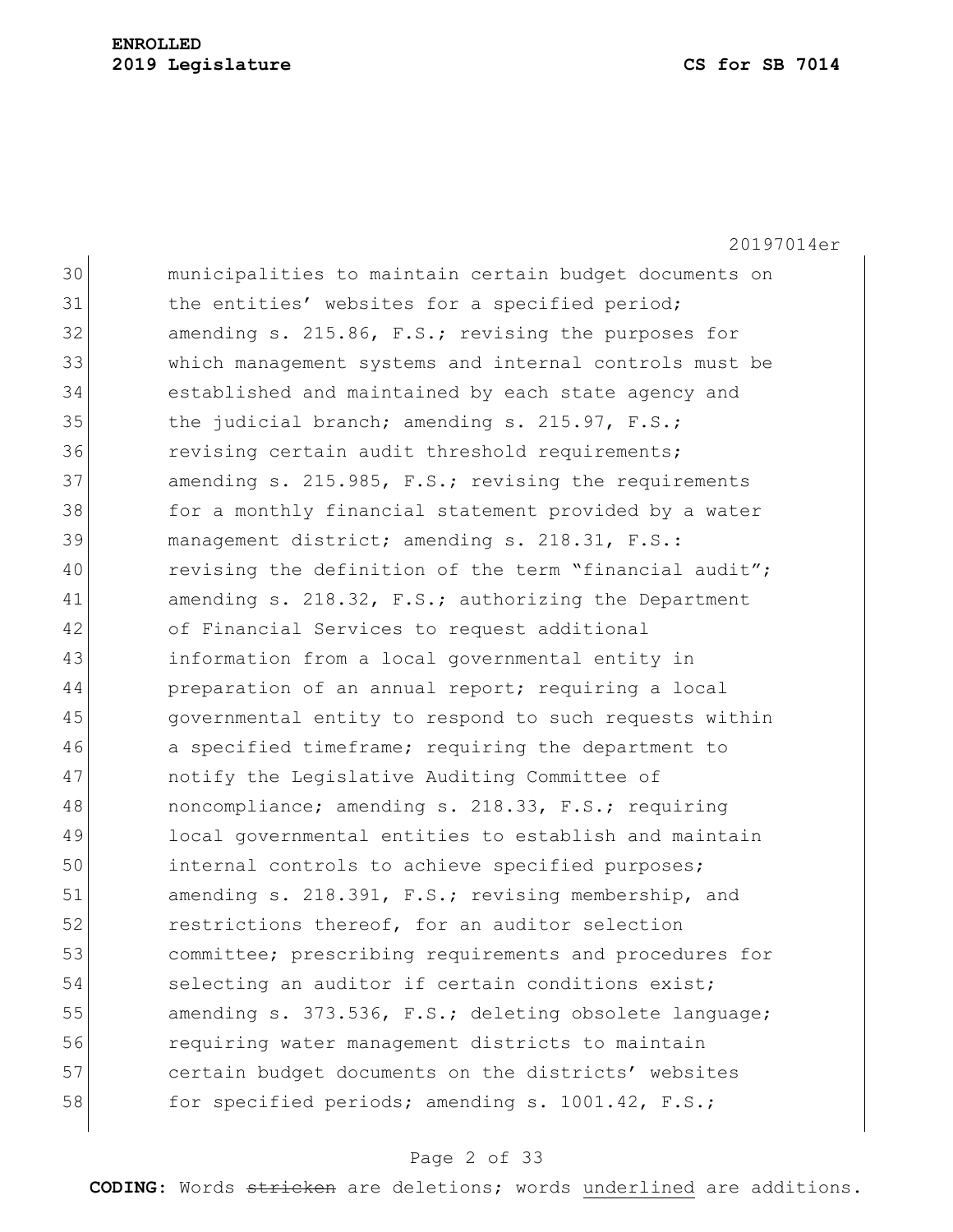|    | 20197014er                                                |
|----|-----------------------------------------------------------|
| 59 | authorizing additional internal audits as directed by     |
| 60 | the district school board; amending s. 1002.33, F.S.;     |
| 61 | revising the responsibilities of the governing board      |
| 62 | of a charter school to include the establishment and      |
| 63 | maintenance of internal controls; amending s. 1002.37,    |
| 64 | F.S.; requiring completion of an annual financial         |
| 65 | audit of the Florida Virtual School; specifying audit     |
| 66 | requirements; requiring an audit report to be             |
| 67 | submitted to the board of trustees of the Florida         |
| 68 | Virtual School and the Auditor General; deleting          |
| 69 | obsolete provisions; amending s. 1010.01, F.S.;           |
| 70 | requiring each school district, Florida College System    |
| 71 | institution, and state university to establish and        |
| 72 | maintain certain internal controls; creating ss.          |
| 73 | 1012.8551 and 1012.915, F.S.; specifying applicable       |
| 74 | standards as to employee background screening and         |
| 75 | investigations of Florida College System and State        |
| 76 | University System personnel, respectively; amending s.    |
| 77 | 218.503, F.S.; conforming provisions and cross-           |
| 78 | references to changes made by the act; providing a        |
| 79 | declaration of important state interest; providing an     |
| 80 | effective date.                                           |
| 81 |                                                           |
| 82 | Be It Enacted by the Legislature of the State of Florida: |
| 83 |                                                           |
| 84 | Section 1. Subsection (2) of section 11.40, Florida       |
| 85 | Statutes, is amended to read:                             |
| 86 | 11.40 Legislative Auditing Committee.-                    |
| 87 | (2) Following notification by the Auditor General, the    |
|    |                                                           |

# Page 3 of 33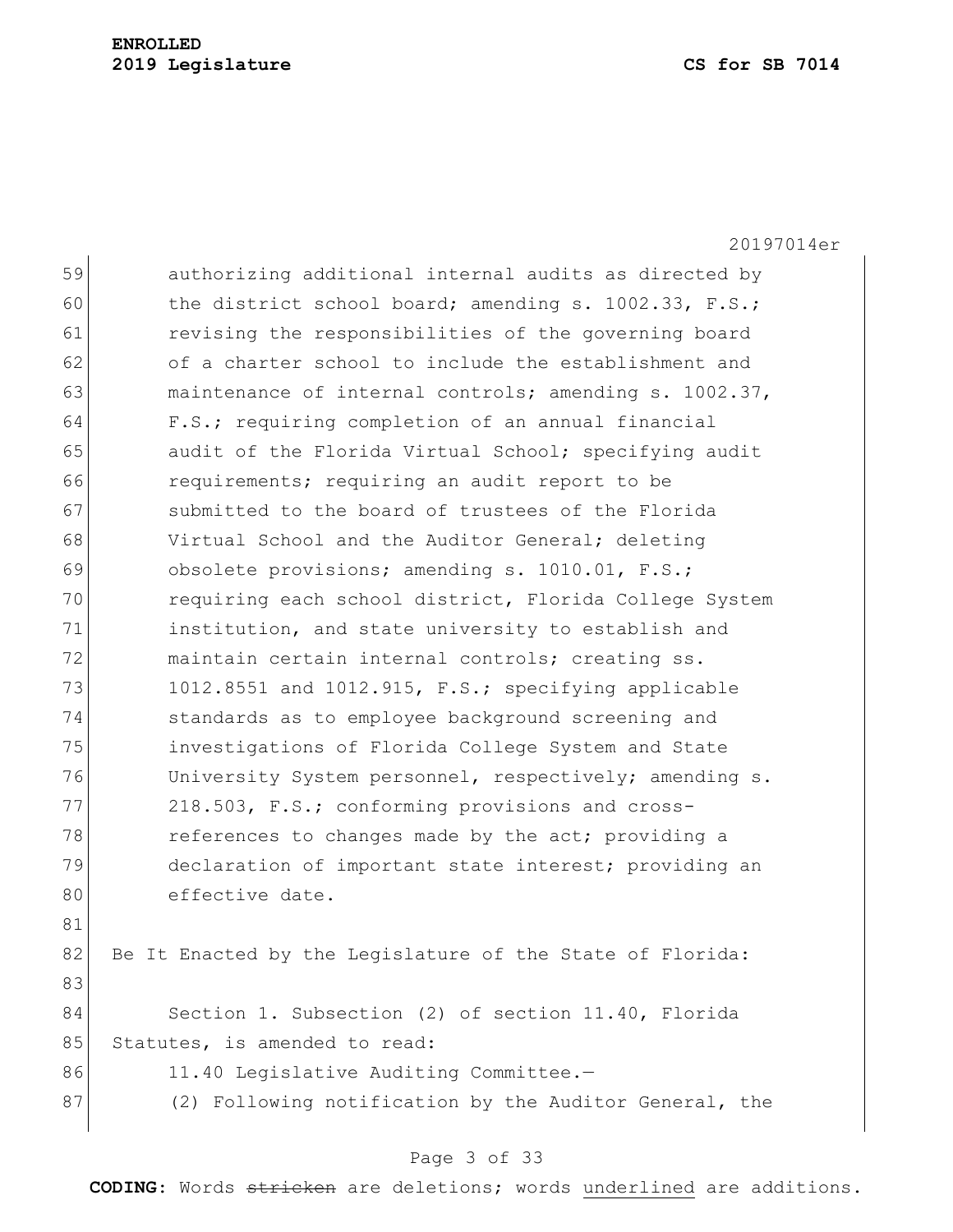88 Department of Financial Services,  $\Theta$ r the Division of Bond 89 Finance of the State Board of Administration, the Governor or 90 his or her designee, or the Commissioner of Education or his or 91 her designee of the failure of a local governmental entity, 92 district school board, charter school, or charter technical 93 career center to comply with the applicable provisions within s. 94 11.45(5)-(7), s. 218.32(1), s. 218.38, or s. 218.503(3), the 95 Legislative Auditing Committee may schedule a hearing to 96 determine if the entity should be subject to further state 97 action. If the committee determines that the entity should be 98 subject to further state action, the committee shall:

99 (a) In the case of a local governmental entity or district 100 school board, direct the Department of Revenue and the 101 Department of Financial Services to withhold any funds not 102 pledged for bond debt service satisfaction which are payable to 103 such entity until the entity complies with the law. The 104 committee shall specify the date that such action must shall 105 begin, and the directive must be received by the Department of 106 Revenue and the Department of Financial Services 30 days before 107 the date of the distribution mandated by law. The Department of 108 Revenue and the Department of Financial Services may implement 109 the provisions of this paragraph.

110 (b) In the case of a special district created by:

111 1. A special act, notify the President of the Senate, the 112 Speaker of the House of Representatives, the standing committees 113 of the Senate and the House of Representatives charged with 114 special district oversight as determined by the presiding 115 officers of each respective chamber, the legislators who 116 represent a portion of the geographical jurisdiction of the

#### Page 4 of 33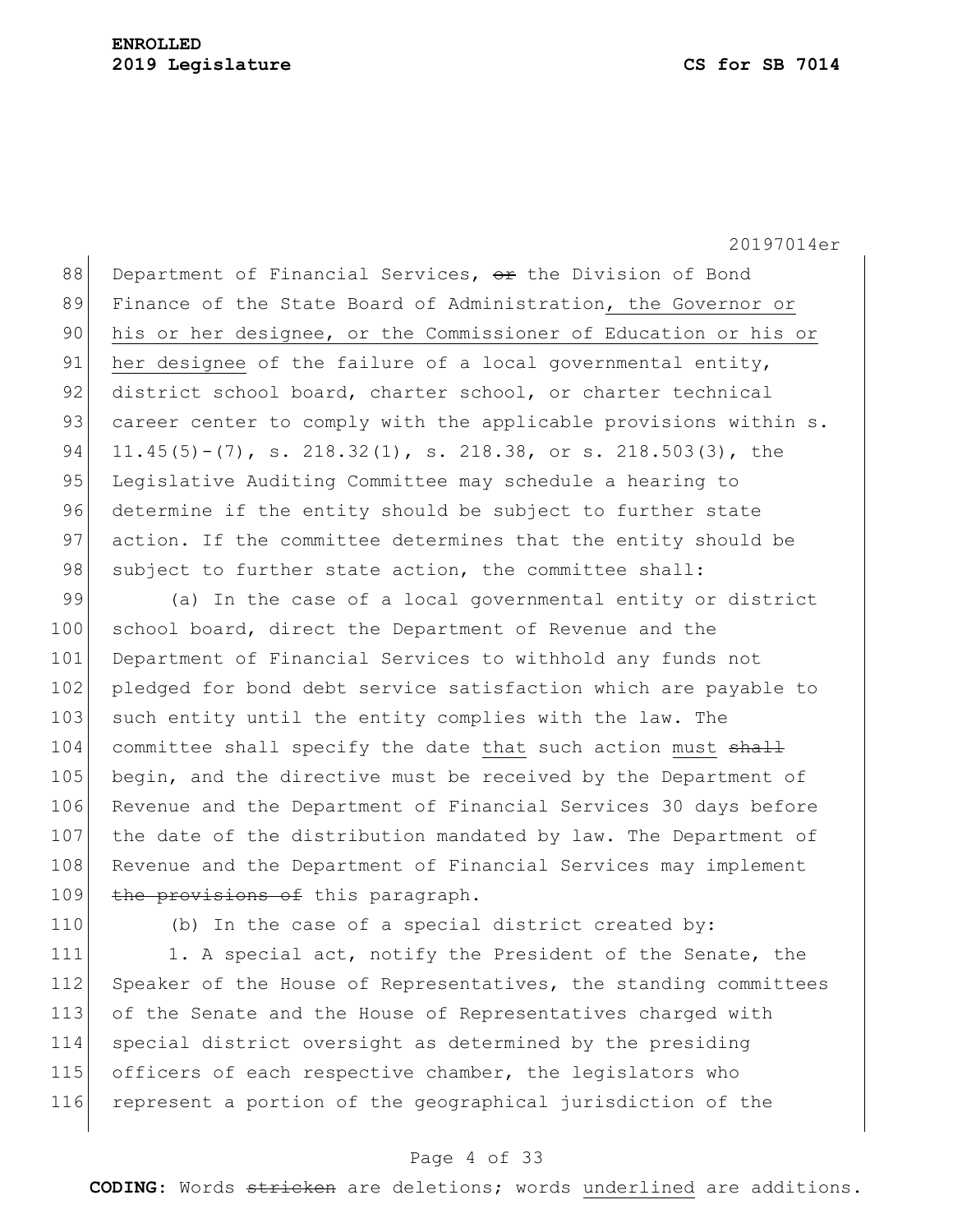117 special district, and the Department of Economic Opportunity 118 that the special district has failed to comply with the law. 119 Upon receipt of notification, the Department of Economic 120 Opportunity shall proceed pursuant to s. 189.062 or s. 189.067. 121 If the special district remains in noncompliance after the 122 process set forth in s. 189.0651, or if a public hearing is not 123 held, the Legislative Auditing Committee may request the 124 department to proceed pursuant to s. 189.067(3).

125 2. A local ordinance, notify the chair or equivalent of the 126 local general-purpose government pursuant to s. 189.0652 and the 127 Department of Economic Opportunity that the special district has 128 failed to comply with the law. Upon receipt of notification, the 129 department shall proceed pursuant to s. 189.062 or s. 189.067. 130 If the special district remains in noncompliance after the 131 process set forth in s. 189.0652, or if a public hearing is not 132 held, the Legislative Auditing Committee may request the 133 department to proceed pursuant to s. 189.067(3).

134 3. Any manner other than a special act or local ordinance, 135 notify the Department of Economic Opportunity that the special 136 district has failed to comply with the law. Upon receipt of 137 notification, the department shall proceed pursuant to s. 138 189.062 or s. 189.067(3).

139 (c) In the case of a charter school or charter technical 140 career center, notify the appropriate sponsoring entity, which 141 may terminate the charter pursuant to ss. 1002.33 and 1002.34.

142 Section 2. Subsection (1), paragraph (j) of subsection (2), 143 paragraph (u) of subsection (3), and paragraph (i) of subsection 144 (7) of section 11.45, Florida Statutes, are amended, and 145 paragraph  $(x)$  is added to subsection (3) of that section, to

### Page 5 of 33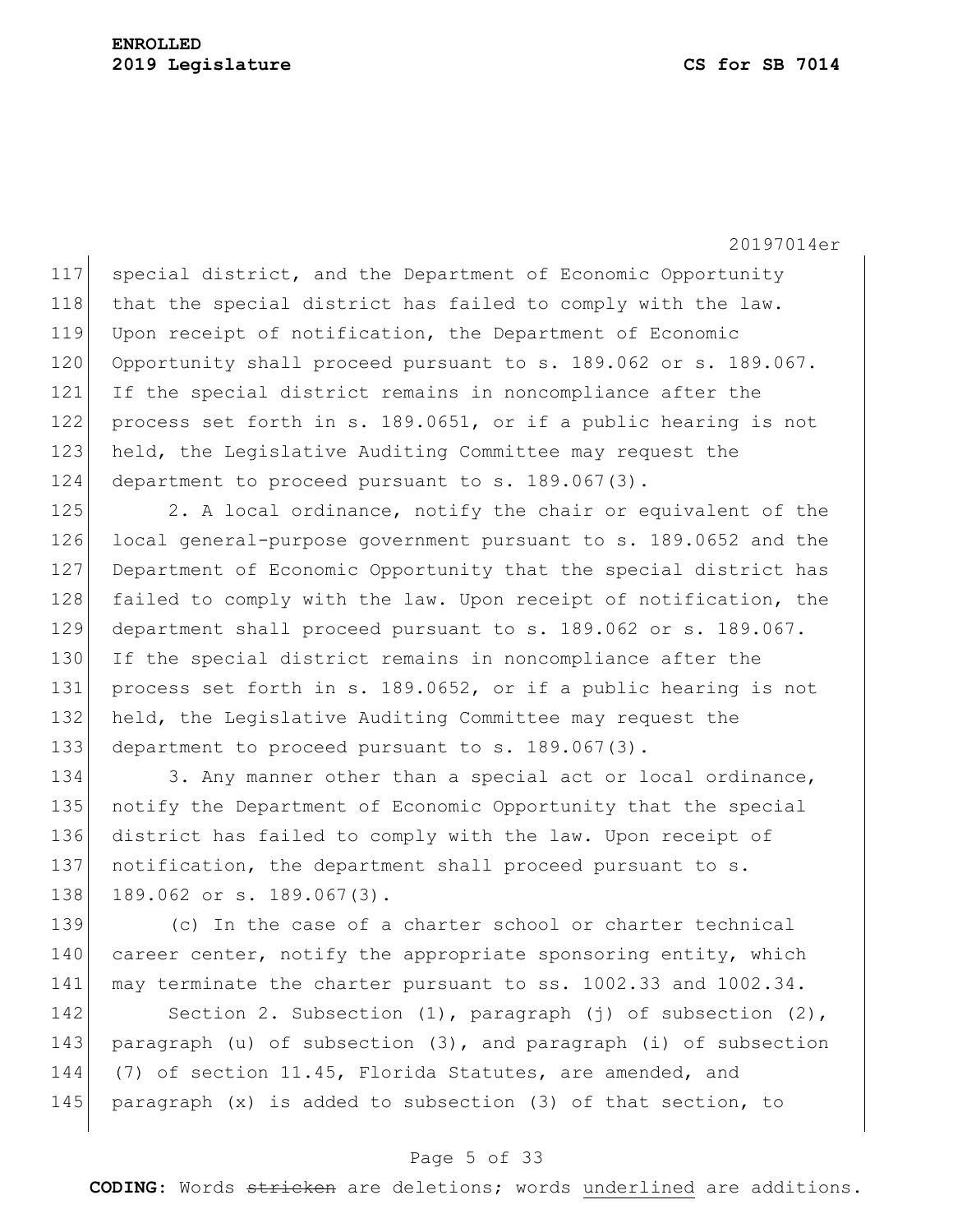20197014er 146 read: 147 11.45 Definitions; duties; authorities; reports; rules.-148 (1) DEFINITIONS.—As used in ss. 11.40-11.51, the term: 149 (a) "Abuse" means behavior that is deficient or improper 150 when compared with behavior that a prudent person would consider 151 a reasonable and necessary operational practice given the facts 152 and circumstances. The term includes the misuse of authority or 153 position for personal gain. 154 (b)  $(a)$  "Audit" means a financial audit, operational audit, 155 or performance audit. 156  $(c)$   $(b)$  "County agency" means a board of county 157 commissioners or other legislative and governing body of a 158 county, however styled, including that of a consolidated or 159 metropolitan government, a clerk of the circuit court, a 160 separate or ex officio clerk of the county court, a sheriff, a 161 property appraiser, a tax collector, a supervisor of elections, 162 or any other officer in whom any portion of the fiscal duties of 163 a body or officer expressly stated in this paragraph are the 164 above are under law separately placed by law. 165 (d)  $\left\{ \left\{ e\right\} \right\}$  "Financial audit" means an examination of financial 166 statements in order to express an opinion on the fairness with 167 which they are presented in conformity with generally accepted 168 accounting principles and an examination to determine whether 169 operations are properly conducted in accordance with legal and 170 regulatory requirements. Financial audits must be conducted in 171 accordance with auditing standards generally accepted in the 172 United States and government auditing standards as adopted by 173 the Board of Accountancy. When applicable, the scope of 174 financial audits must shall encompass the additional activities

#### Page 6 of 33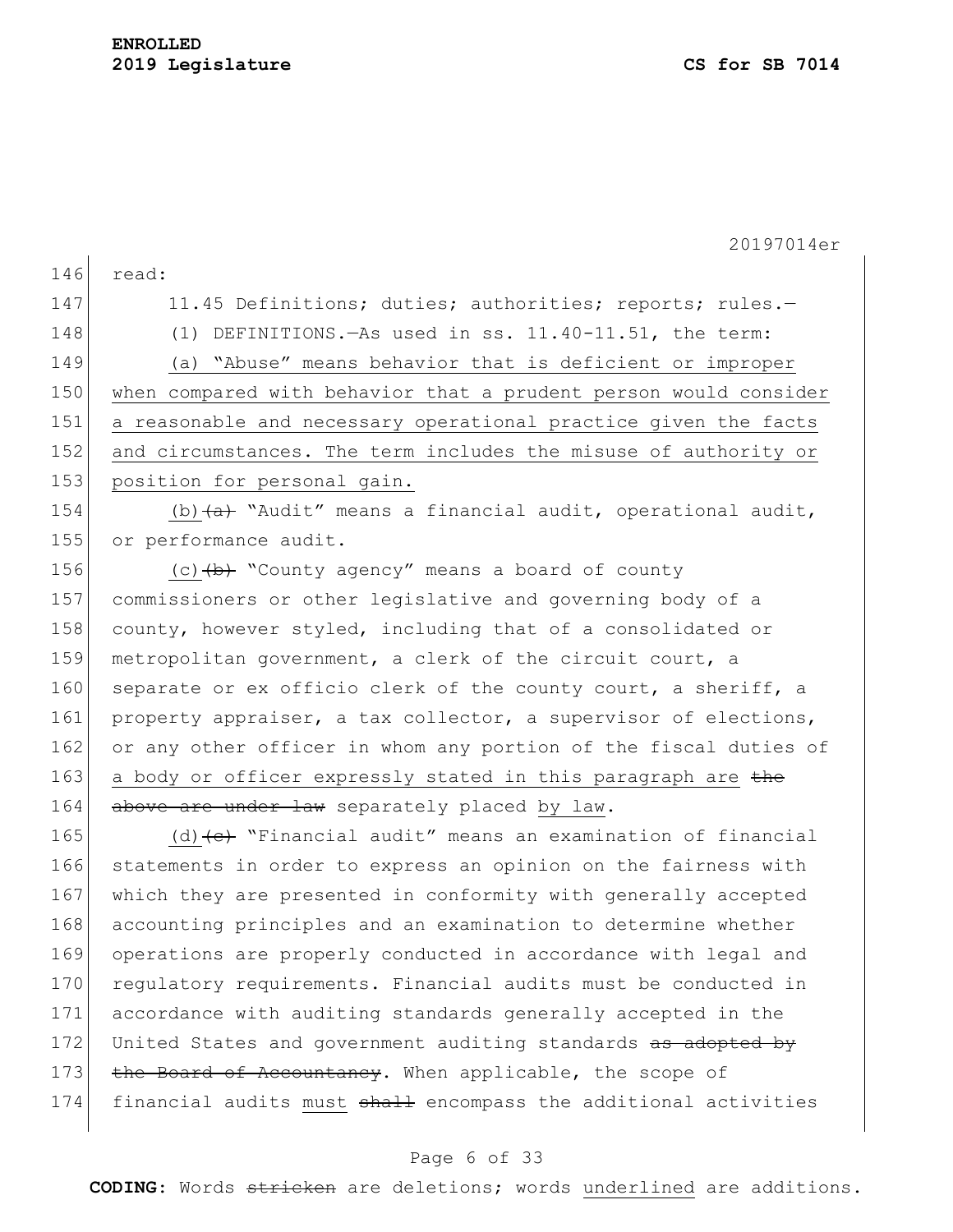20197014er 175 necessary to establish compliance with the Single Audit Act 176 Amendments of 1996, 31 U.S.C. ss. 7501-7507, and other 177 applicable federal law. 178 (e) "Fraud" means obtaining something of value through

179 | willful misrepresentation, including, but not limited to, 180 intentional misstatements or intentional omissions of amounts or 181 disclosures in financial statements to deceive users of 182 financial statements, theft of an entity's assets, bribery, or 183 the use of one's position for personal enrichment through the 184 deliberate misuse or misapplication of an organization's 185 resources.

186  $(f)$   $(d)$  "Governmental entity" means a state agency, a county 187 agency, or any other entity, however styled, that independently 188 exercises any type of state or local governmental function.

189  $(q)$  (g)  $\leftrightarrow$  "Local governmental entity" means a county agency, 190 municipality, tourist development council, county tourism 191 promotion agency, or special district as defined in s. 189.012. 192 The term, but does not include any housing authority established 193 under chapter 421.

194  $(h)$   $(f)$  "Management letter" means a statement of the 195 auditor's comments and recommendations.

196  $(i)$   $\left(49\right)$  "Operational audit" means an audit whose purpose is 197 to evaluate management's performance in establishing and 198 maintaining internal controls, including controls designed to 199 prevent and detect fraud, waste, and abuse, and in administering 200 assigned responsibilities in accordance with applicable laws, 201 administrative rules, contracts, grant agreements, and other 202 guidelines. Operational audits must be conducted in accordance 203 with government auditing standards. Such audits examine internal

#### Page 7 of 33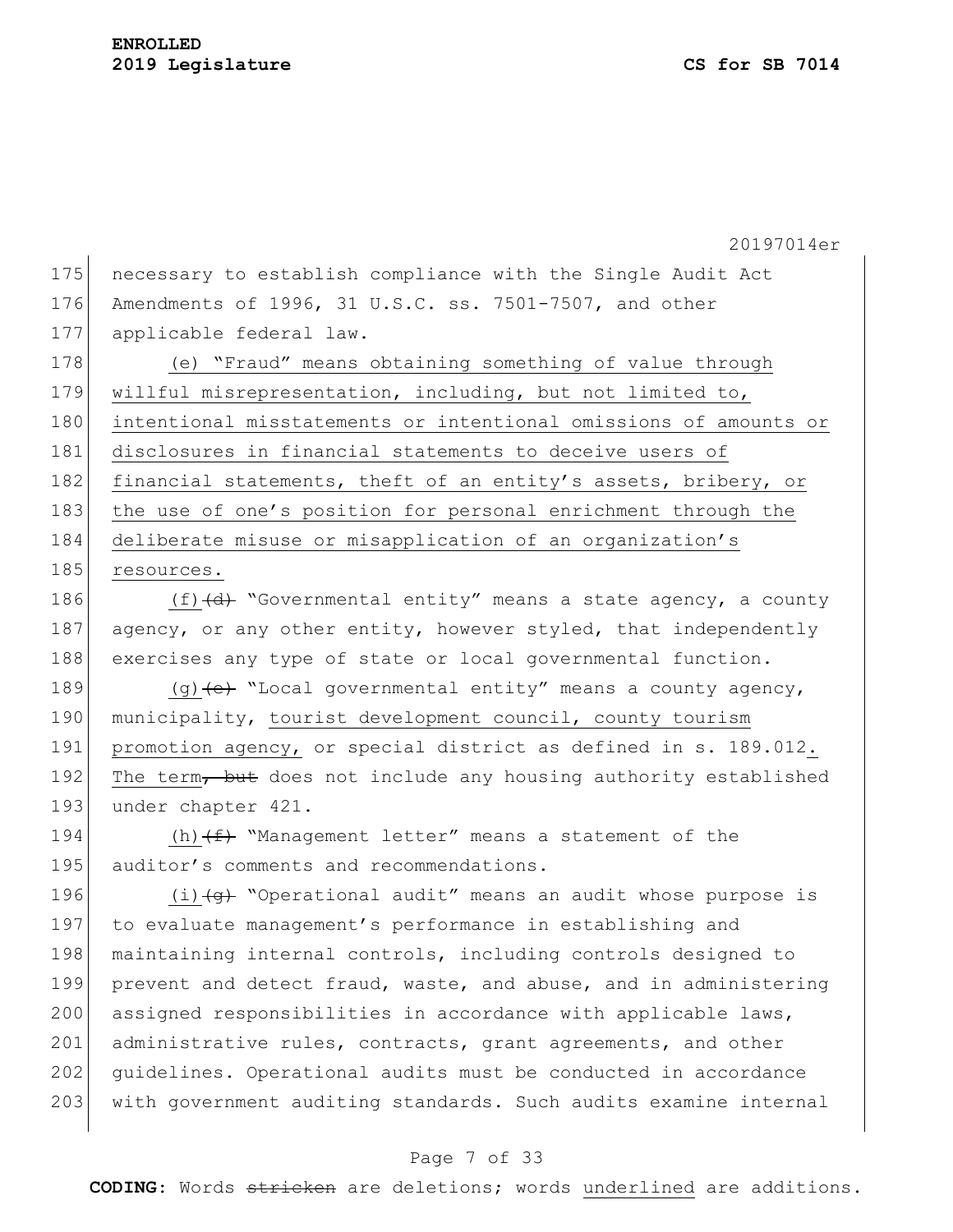204 controls that are designed and placed in operation to promote 205 and encourage the achievement of management's control objectives 206 in the categories of compliance, economic and efficient 207 operations, reliability of financial records and reports, and 208 safeguarding of assets, and identify weaknesses in those 209 internal controls.

 $(j)$   $(h)$  "Performance audit" means an examination of a program, activity, or function of a governmental entity, conducted in accordance with applicable government auditing standards or auditing and evaluation standards of other appropriate authoritative bodies. The term includes an 215 examination of issues related to:

216 1. Economy, efficiency, or effectiveness of the program.

217 2. Structure or design of the program to accomplish its 218 goals and objectives.

219 3. Adequacy of the program to meet the needs identified by 220 the Legislature or governing body.

221 4. Alternative methods of providing program services or 222 products.

223 5. Goals, objectives, and performance measures used by the 224 agency to monitor and report program accomplishments.

 $225$  6. The accuracy or adequacy of public documents, reports, 226 or requests prepared under the program by state agencies.

227 7. Compliance of the program with appropriate policies, 228 rules, or laws.

229 8. Any other issues related to governmental entities as 230 directed by the Legislative Auditing Committee.

231  $(k)$   $(i)$  "Political subdivision" means a separate agency or 232 unit of local government created or established by law and

### Page 8 of 33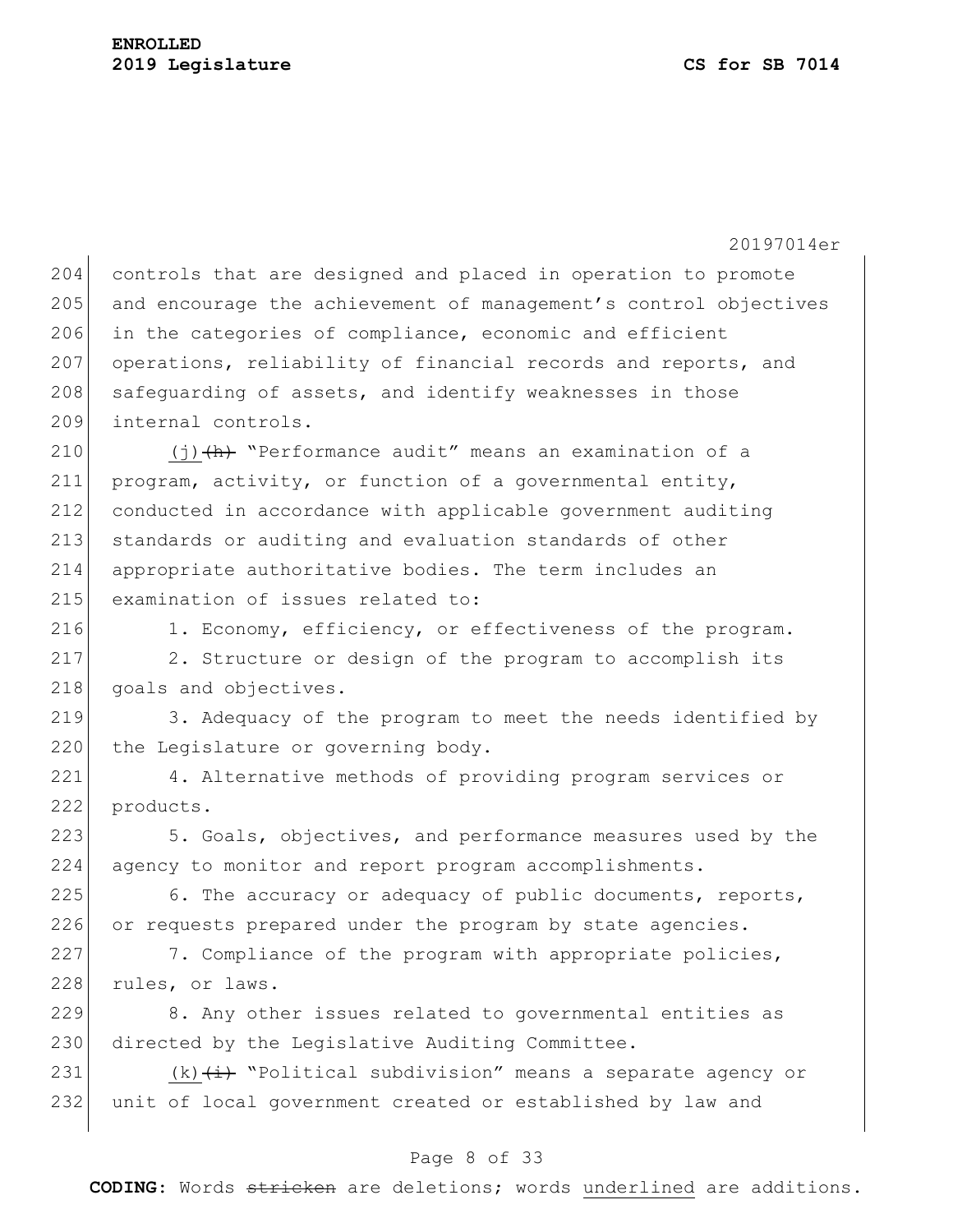233 includes, but is not limited to, the following and the officers 234 thereof: authority, board, branch, bureau, city, commission, 235 consolidated government, county, department, district, 236 institution, metropolitan government, municipality, office, 237 officer, public corporation, town, or village.

238 (1) $\leftrightarrow$  "State agency" means a separate agency or unit of 239 state government created or established by law and includes, but  $240$  is not limited to, the following and the officers thereof: 241 authority, board, branch, bureau, commission, department, 242 division, institution, office, officer, or public corporation, 243 as the case may be, except any such agency or unit within the 244 legislative branch of state government other than the Florida 245 Public Service Commission.

246 (m) "Waste" means the act of using or expending resources 247 unreasonably, carelessly, extravagantly, or for no useful 248 purpose.

249 (2) DUTIES.—The Auditor General shall:

250 (j) Conduct audits of local governmental entities when 251 determined to be necessary by the Auditor General, when directed 252 by the Legislative Auditing Committee, or when otherwise 253 required by law. No later than 18 months after the release of 254 the audit report, the Auditor General shall perform such 255 appropriate followup procedures as he or she deems necessary to 256 determine the audited entity's progress in addressing the 257 findings and recommendations contained within the Auditor 258 General's previous report. The Auditor General shall notify each 259 member of the audited entity's governing body and the 260 Legislative Auditing Committee of the results of his or her 261 determination. For purposes of this paragraph, local

#### Page 9 of 33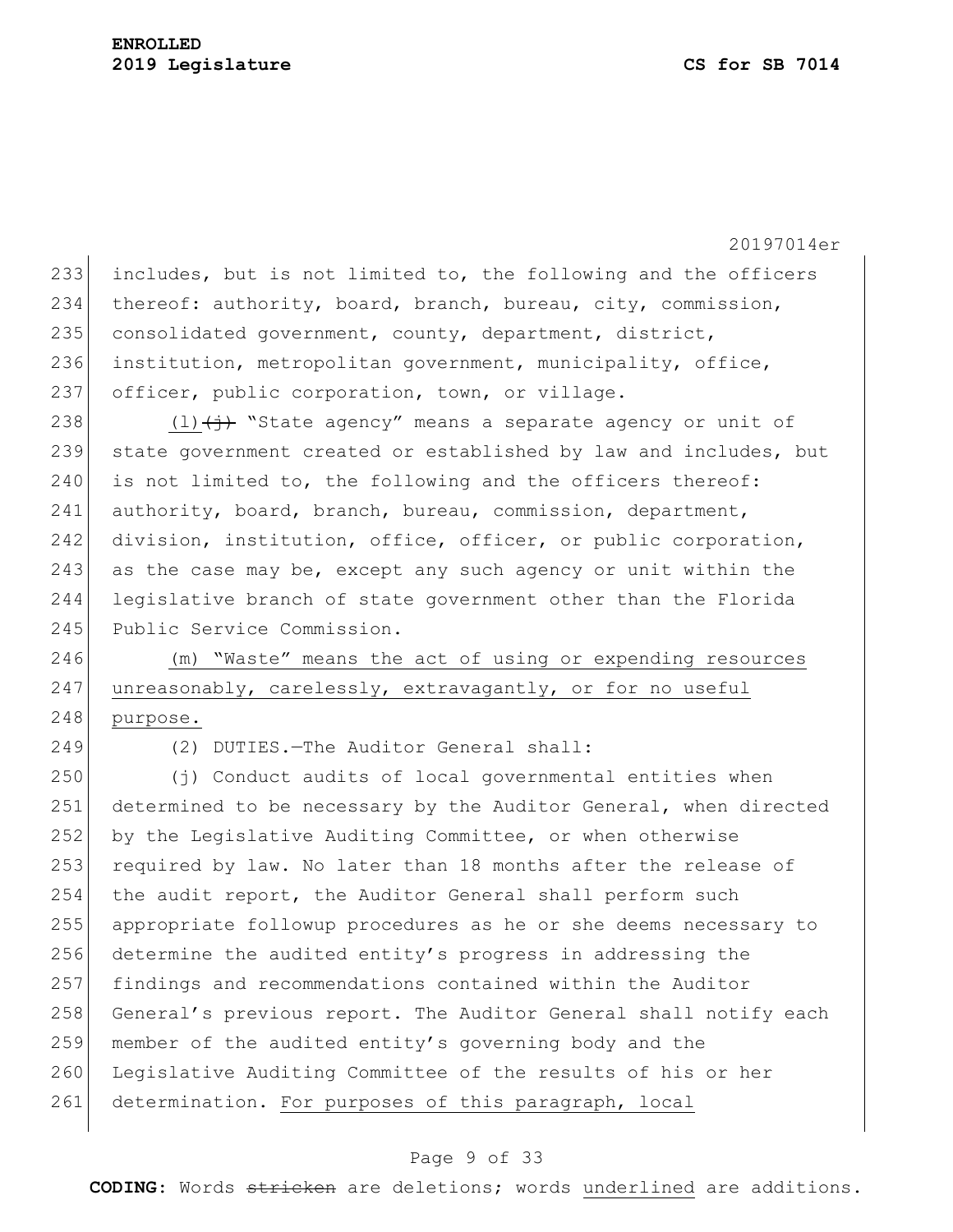### **ENROLLED 2019 Legislature CS for SB 7014**

20197014er 262 governmental entities do not include water management districts. 263 264 The Auditor General shall perform his or her duties 265 independently but under the general policies established by the 266 Legislative Auditing Committee. This subsection does not limit 267 the Auditor General's discretionary authority to conduct other 268 audits or engagements of governmental entities as authorized in 269 subsection (3). 270 (3) AUTHORITY FOR AUDITS AND OTHER ENGAGEMENTS. - The Auditor 271 General may, pursuant to his or her own authority, or at the 272 direction of the Legislative Auditing Committee, conduct audits 273 or other engagements as determined appropriate by the Auditor 274 General of: 275 (u) The Florida Virtual School pursuant to  $s. 1002.37$ . 276 (x) Tourist development councils and county tourism 277 promotion agencies. 278 (7) AUDITOR GENERAL REPORTING REQUIREMENTS. 279 (i) The Auditor General shall annually transmit by July 15, 280 to the President of the Senate, the Speaker of the House of 281 Representatives, and the Department of Financial Services, a 282 list of all school districts, charter schools, charter technical 283 career centers, Florida College System institutions, state 284 universities, and local governmental entities water management 285 districts that have failed to comply with the transparency 286 requirements as identified in the audit reports reviewed 287 pursuant to paragraph (b) and those conducted pursuant to 288 subsection (2). 289 Section 3. Subsection (3) of section 11.47, Florida 290 Statutes, is amended to read:

#### Page 10 of 33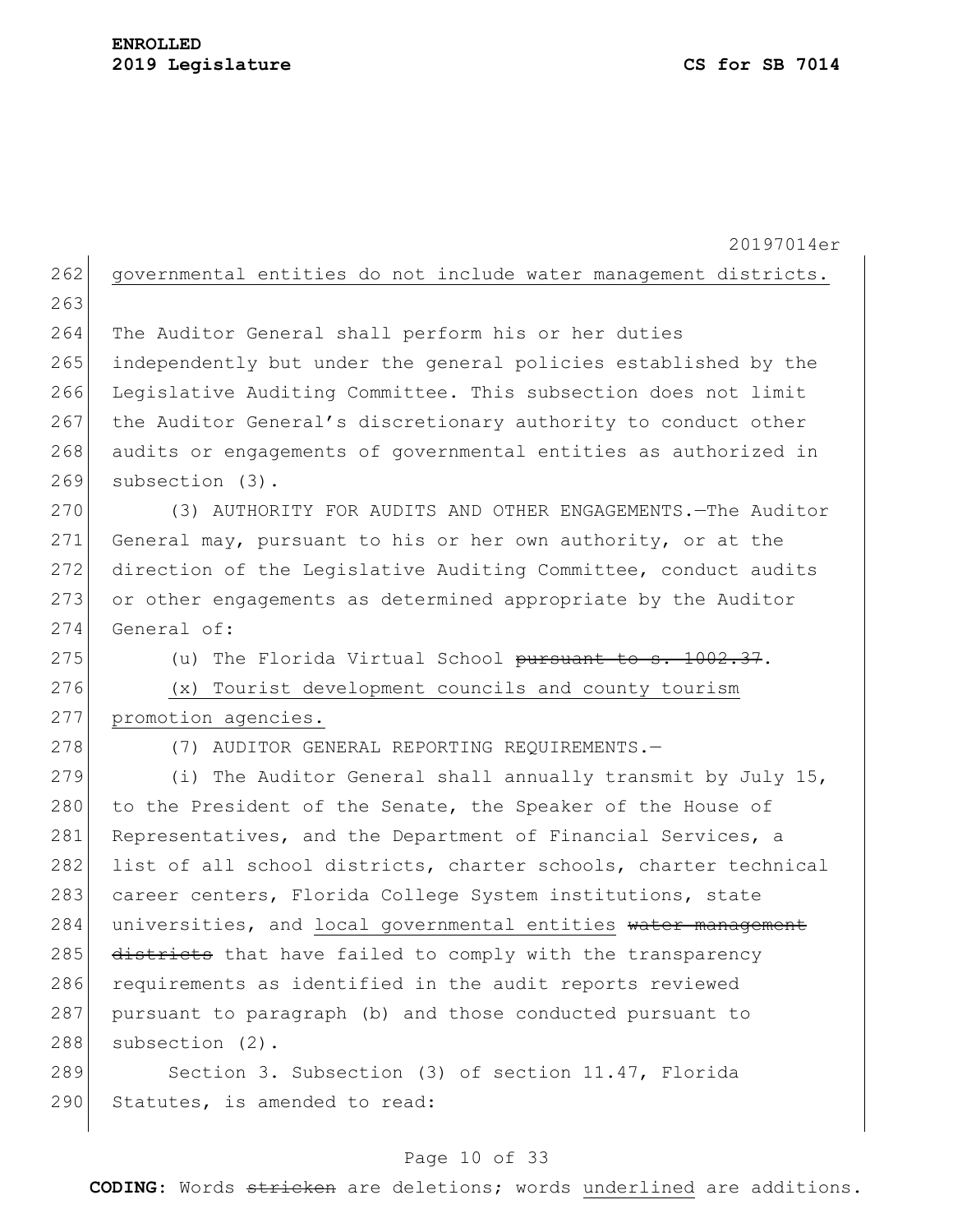291 11.47 Penalties; failure to make a proper audit or 292 examination; making a false report; failure to produce documents 293 or information.-

 (3) Any person who willfully fails or refuses to provide access to an employee, officer, or agent of an entity subject to 296 an audit or to furnish or produce any book, record, paper, document, data, or sufficient information necessary to a proper audit or examination which the Auditor General or the Office of Program Policy Analysis and Government Accountability is by law 300 authorized to perform commits shall be guilty of a misdemeanor 301 of the first degree, punishable as provided in s. 775.082 or s. 775.083.

 Section 4. Paragraph (d) of subsection (2) of section 28.35, Florida Statutes, is amended to read:

28.35 Florida Clerks of Court Operations Corporation.—

 (2) The duties of the corporation shall include the following:

 (d) Developing and certifying a uniform system of workload measures and applicable workload standards for court-related functions as developed by the corporation and clerk workload performance in meeting the workload performance standards. These workload measures and workload performance standards shall be designed to facilitate an objective determination of the performance of each clerk in accordance with minimum standards for fiscal management, operational efficiency, and effective collection of fines, fees, service charges, and court costs. The corporation shall develop the workload measures and workload performance standards in consultation with the Legislature. When the corporation finds a clerk has not met the workload

#### Page 11 of 33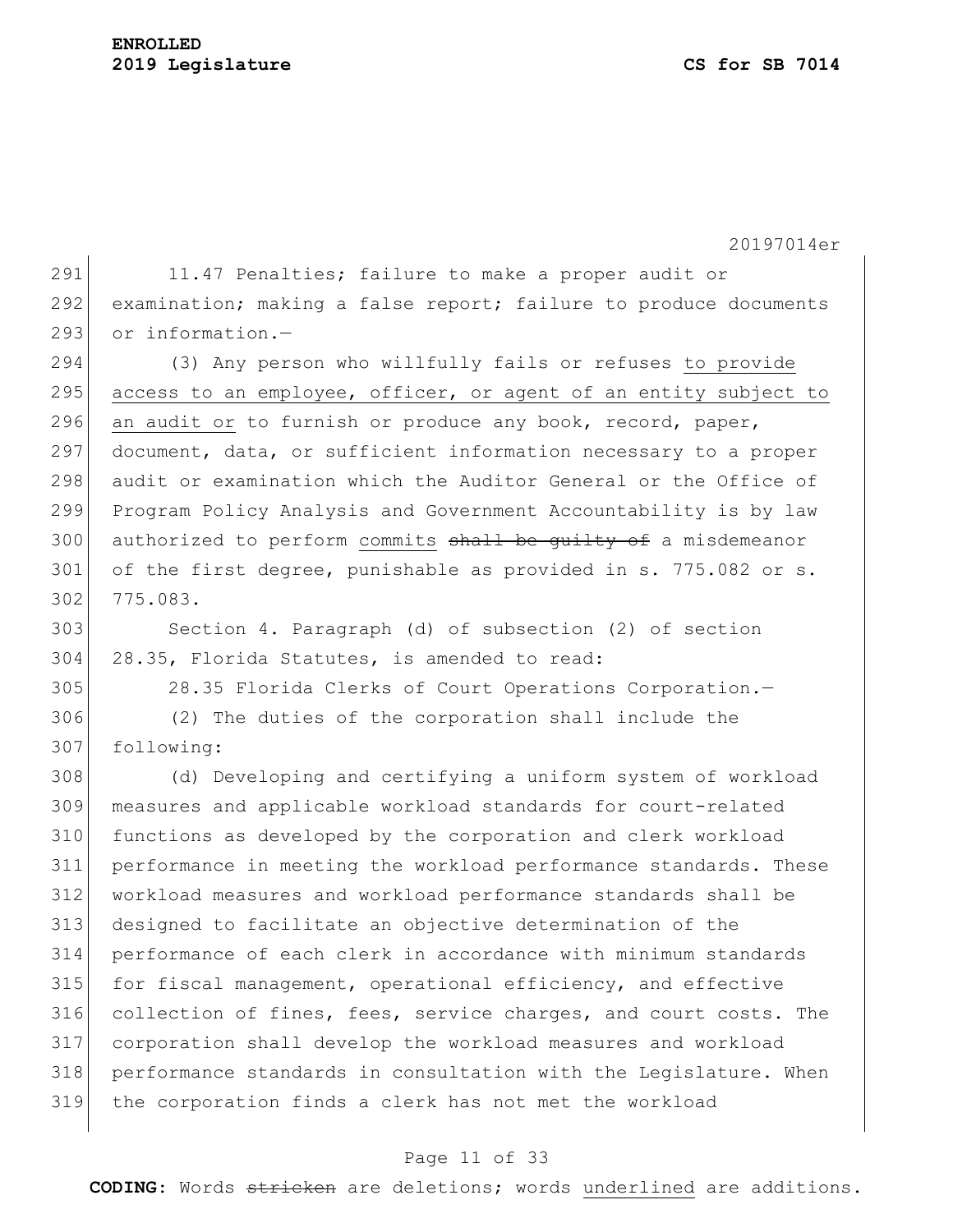320 performance standards, the corporation shall identify the nature of each deficiency and any corrective action recommended and taken by the affected clerk of the court. For quarterly periods ending on the last day of March, June, September, and December of each year, the corporation shall notify the Legislature of any clerk not meeting workload performance standards and provide a copy of any corrective action plans. Such notifications must be submitted no later than 45 days after the end of the 328 preceding quarterly period. As used in this subsection, the term:

 1. "Workload measures" means the measurement of the activities and frequency of the work required for the clerk to adequately perform the court-related duties of the office as defined by the membership of the Florida Clerks of Court Operations Corporation.

 2. "Workload performance standards" means the standards developed to measure the timeliness and effectiveness of the activities that are accomplished by the clerk in the performance of the court-related duties of the office as defined by the membership of the Florida Clerks of Court Operations 340 Corporation.

 Section 5. Present subsections (6) and (7) of section 43.16, Florida Statutes, are renumbered as subsections (7) and (8), respectively, and a new subsection (6) is added to that section, to read:

 43.16 Justice Administrative Commission; membership, powers and duties.  $-$ 

 (6) The commission, each state attorney, each public 348 defender, the criminal conflict and civil regional counsel, the

#### Page 12 of 33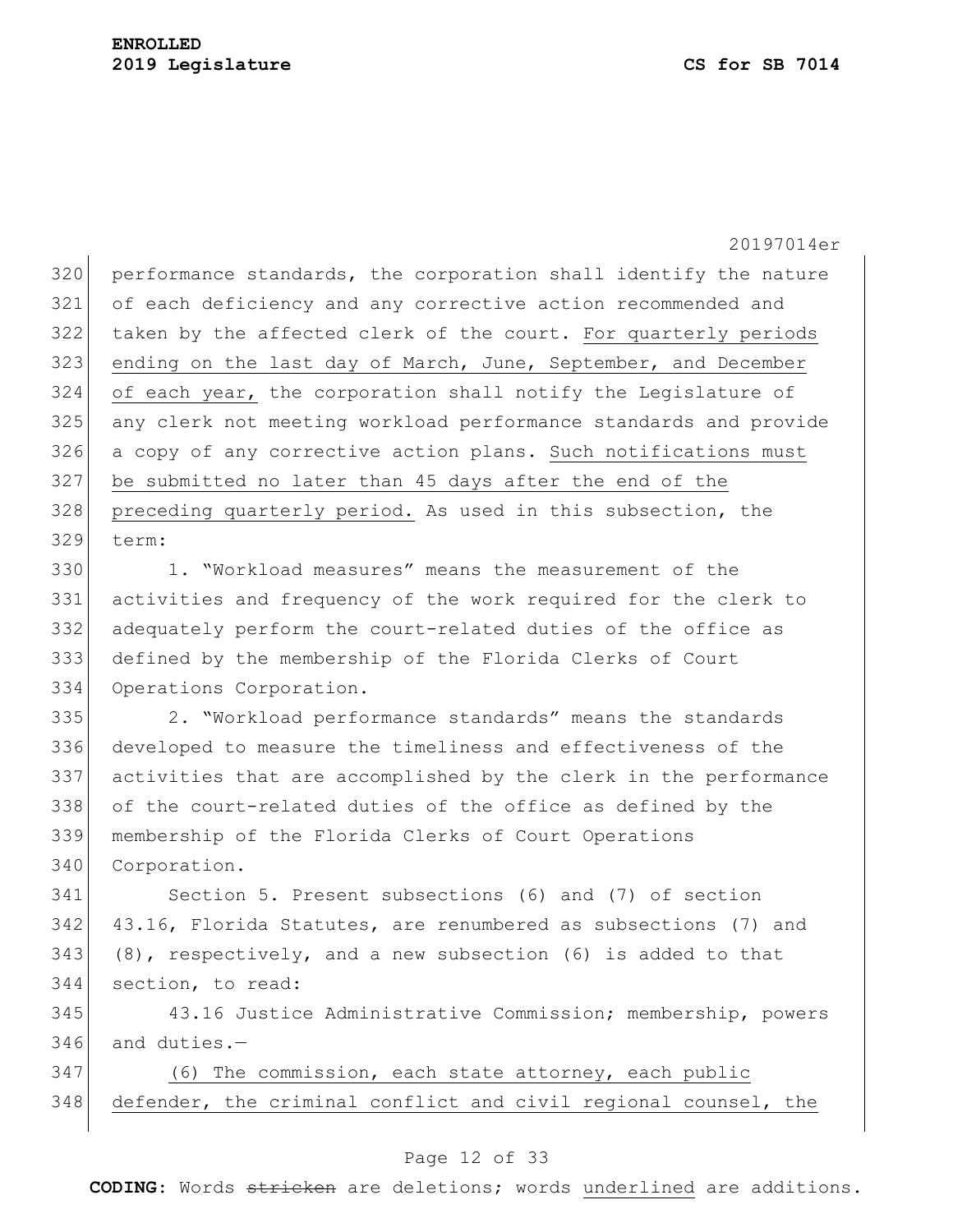|     | 20197014er                                                       |
|-----|------------------------------------------------------------------|
| 349 | capital collateral regional counsel, and the Guardian Ad Litem   |
| 350 | Program shall establish and maintain internal controls designed  |
| 351 | to:                                                              |
| 352 | (a) Prevent and detect fraud, waste, and abuse as defined        |
| 353 | in $s. 11.45(1)$ .                                               |
| 354 | (b) Promote and encourage compliance with applicable laws,       |
| 355 | rules, contracts, grant agreements, and best practices.          |
| 356 | (c) Support economical and efficient operations.                 |
| 357 | (d) Ensure reliability of financial records and reports.         |
| 358 | (e) Safeguard assets.                                            |
| 359 | Section 6. Paragraph (c) of subsection (3) of section            |
| 360 | 129.03, Florida Statutes, is amended to read:                    |
| 361 | 129.03 Preparation and adoption of budget.-                      |
| 362 | (3) The county budget officer, after tentatively                 |
| 363 | ascertaining the proposed fiscal policies of the board for the   |
| 364 | next fiscal year, shall prepare and present to the board a       |
| 365 | tentative budget for the next fiscal year for each of the funds  |
| 366 | provided in this chapter, including all estimated receipts,      |
| 367 | taxes to be levied, and balances expected to be brought forward  |
| 368 | and all estimated expenditures, reserves, and balances to be     |
| 369 | carried over at the end of the year.                             |
| 370 | (c) The board shall hold public hearings to adopt tentative      |
| 371 | and final budgets pursuant to s. 200.065. The hearings shall be  |
| 372 | primarily for the purpose of hearing requests and complaints     |
| 373 | from the public regarding the budgets and the proposed tax       |
| 374 | levies and for explaining the budget and any proposed or adopted |
| 375 | amendments. The tentative budget must be posted on the county's  |
| 376 | official website at least 2 days before the public hearing to    |
| 377 | consider such budget and must remain on the website for at least |
|     |                                                                  |

# Page 13 of 33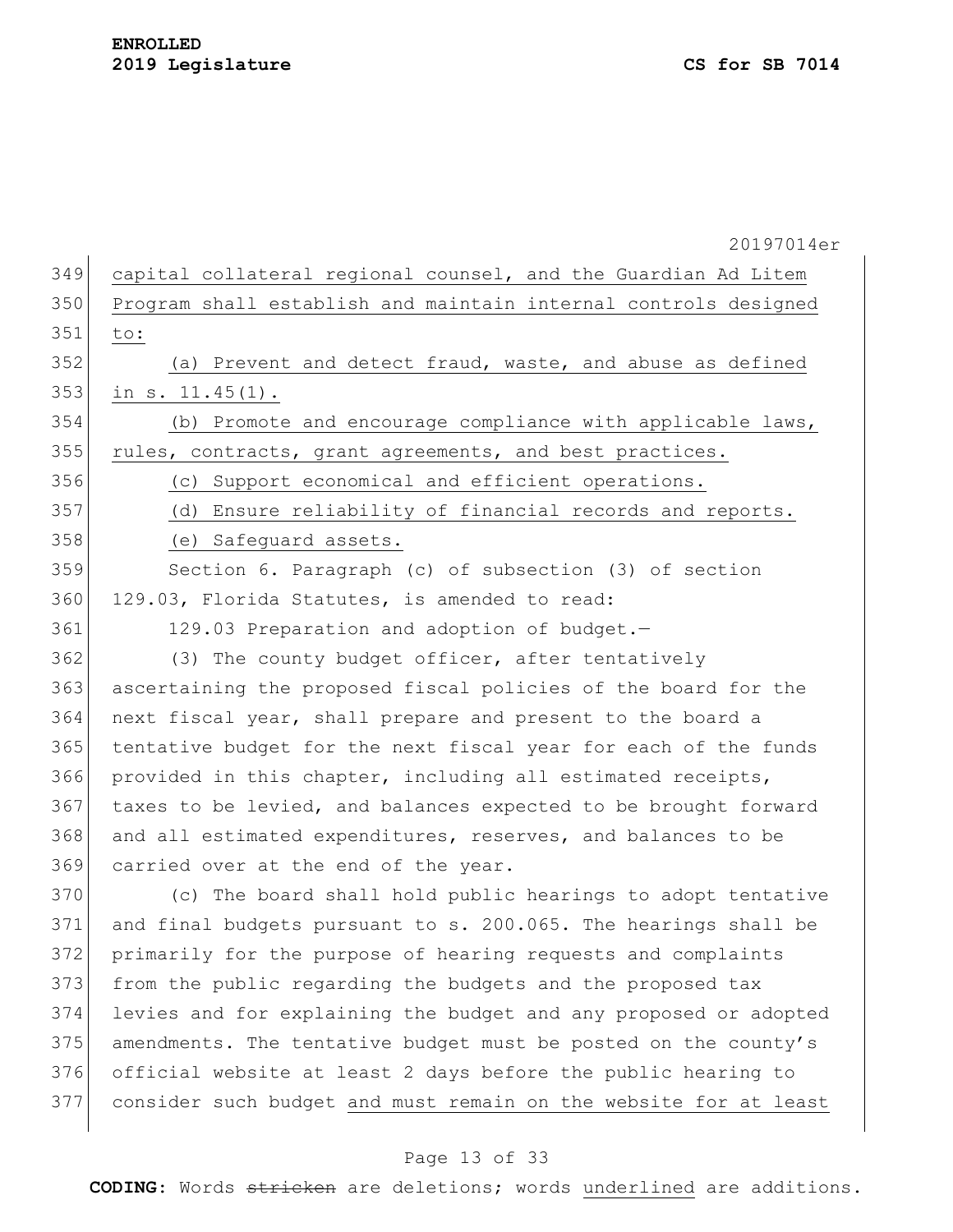20197014er  $378$  45 days. The final budget must be posted on the website within 379 30 days after adoption and must remain on the website for at 380 least 2 years. The tentative budgets, adopted tentative budgets, 381 and final budgets shall be filed in the office of the county 382 auditor as a public record. Sufficient reference in words and  $383$  figures to identify the particular transactions must  $shath$  be 384 made in the minutes of the board to record its actions with 385 reference to the budgets. 386 Section 7. Paragraph (f) of subsection (2) of section 387 129.06, Florida Statutes, is amended to read: 388 129.06 Execution and amendment of budget.-389 (2) The board at any time within a fiscal year may amend a 390 budget for that year, and may within the first 60 days of a 391 fiscal year amend the budget for the prior fiscal year, as 392 follows: 393  $( f )$  Unless otherwise prohibited by law, if an amendment to 394 a budget is required for a purpose not specifically authorized 395 in paragraphs (a)-(e), the amendment may be authorized by 396 resolution or ordinance of the board of county commissioners 397 adopted following a public hearing. 398 1. The public hearing must be advertised at least 2 days, 399 but not more than 5 days, before the date of the hearing. The 400 advertisement must appear in a newspaper of paid general 401 circulation and must identify the name of the taxing authority, 402 the date, place, and time of the hearing, and the purpose of the 403 hearing. The advertisement must also identify each budgetary 404 fund to be amended, the source of the funds, the use of the 405 funds, and the total amount of each fund's appropriations. 406 2. If the board amends the budget pursuant to this

### Page 14 of 33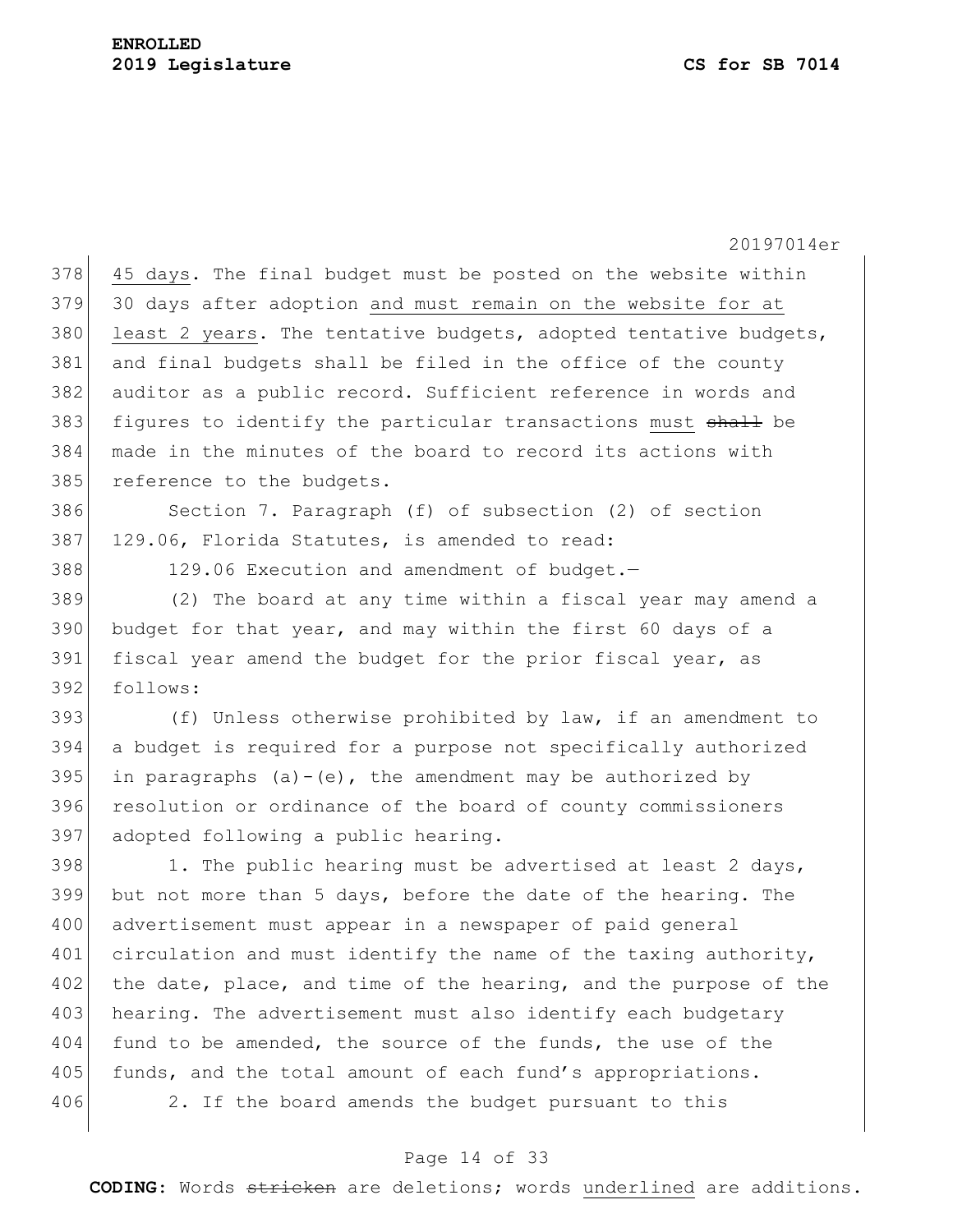20197014er 407 paragraph, the adopted amendment must be posted on the county's 408 official website within 5 days after adoption and must remain on 409 the website for at least 2 years. 410 Section 8. Subsections (3) and (5) of section 166.241, 411 Florida Statutes, are amended to read: 412 166.241 Fiscal years, budgets, and budget amendments. 413 (3) The tentative budget must be posted on the 414 municipality's official website at least 2 days before the 415 budget hearing, held pursuant to s. 200.065 or other law, to 416 consider such budget and must remain on the website for at least 417 45 days. The final adopted budget must be posted on the 418 municipality's official website within 30 days after adoption 419 and must remain on the website for at least 2 years. If the 420 municipality does not operate an official website, the 421 municipality must, within a reasonable period of time as 422 established by the county or counties in which the municipality 423 is located, transmit the tentative budget and final budget to 424 the manager or administrator of such county or counties who 425 shall post the budgets on the county's website. 426 (5) If the governing body of a municipality amends the  $427$  budget pursuant to paragraph (4)(c), the adopted amendment must 428 be posted on the official website of the municipality within 5 429 days after adoption and must remain on the website for at least 430 2 years. If the municipality does not operate an official 431 website, the municipality must, within a reasonable period of 432 time as established by the county or counties in which the

434 manager or administrator of such county or counties who shall 435 post the adopted amendment on the county's website.

433 municipality is located, transmit the adopted amendment to the

#### Page 15 of 33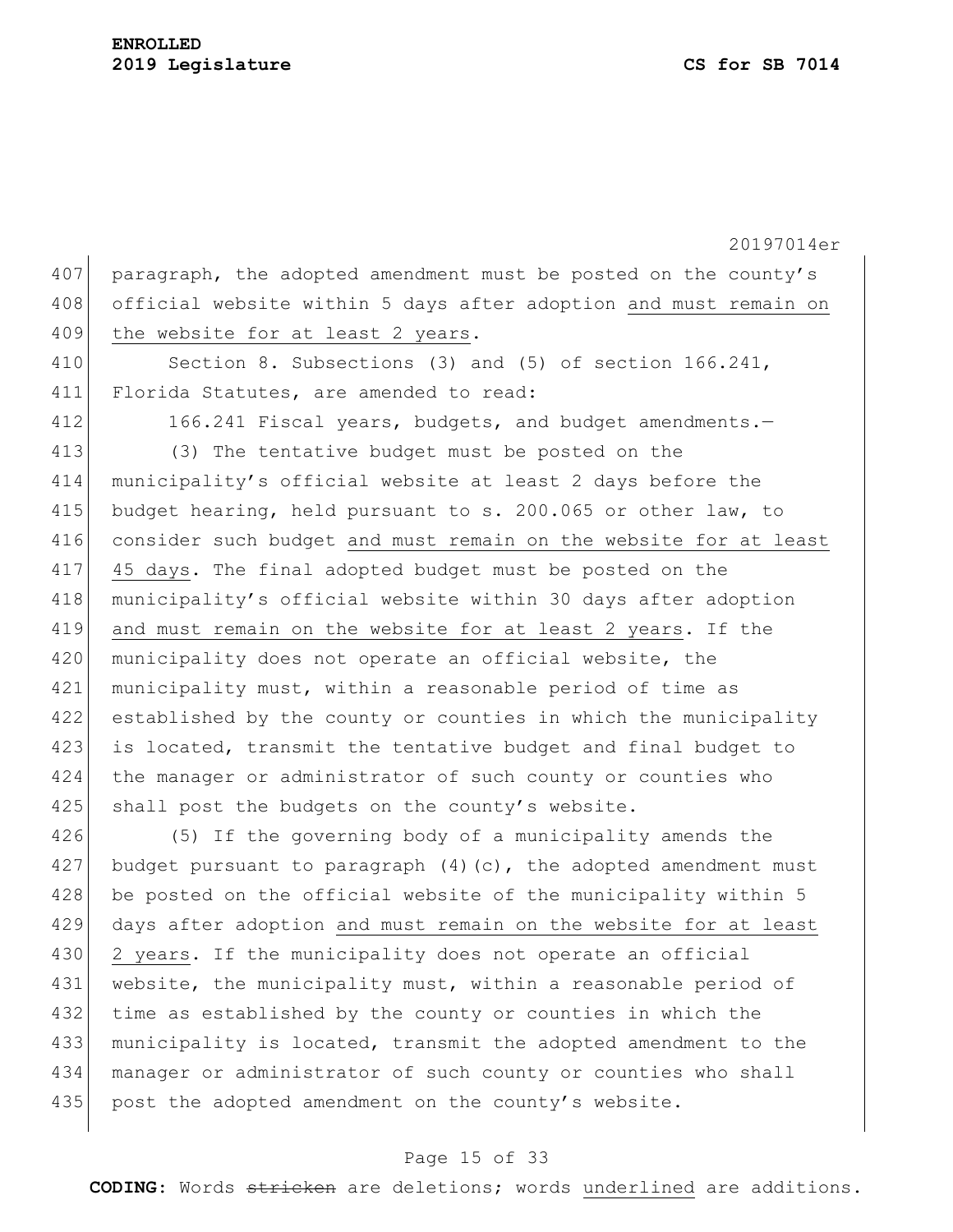## **ENROLLED 2019 Legislature CS for SB 7014**

|     | 20197014er                                                       |
|-----|------------------------------------------------------------------|
| 436 | Section 9. Section 215.86, Florida Statutes, is amended to       |
| 437 | read:                                                            |
| 438 | 215.86 Management systems and controls. - Each state agency      |
| 439 | and the judicial branch as defined in s. 216.011 shall establish |
| 440 | and maintain management systems and internal controls designed   |
| 441 | to:                                                              |
| 442 | (1) Prevent and detect fraud, waste, and abuse as defined        |
| 443 | in s. $11.45(1)$ . that                                          |
| 444 | (2) Promote and encourage compliance with applicable laws,       |
| 445 | rules, contracts, and grant agreements.;                         |
| 446 | (3) Support economical and economic, efficient, and              |
| 447 | effective operations.+                                           |
| 448 | (4) Ensure reliability of financial records and reports. $\div$  |
| 449 | (5) Safequard and safequarding of assets. Accounting             |
| 450 | systems and procedures shall be designed to fulfill the          |
| 451 | requirements of generally accepted accounting principles.        |
| 452 | Section 10. Paragraph (a) of subsection (2) of section           |
| 453 | 215.97, Florida Statutes, is amended to read:                    |
| 454 | 215.97 Florida Single Audit Act.-                                |
| 455 | (2) As used in this section, the term:                           |
| 456 | (a) "Audit threshold" means the threshold amount used to         |
| 457 | determine when a state single audit or project-specific audit of |
| 458 | a nonstate entity shall be conducted in accordance with this     |
| 459 | section. Each nonstate entity that expends a total amount of     |
| 460 | state financial assistance equal to or in excess of \$750,000 in |
| 461 | any fiscal year of such nonstate entity shall be required to     |
| 462 | have a state single audit, or a project-specific audit, for such |
| 463 | fiscal year in accordance with the requirements of this section. |
| 464 | Every 2 years the Auditor General, After consulting with the     |

# Page 16 of 33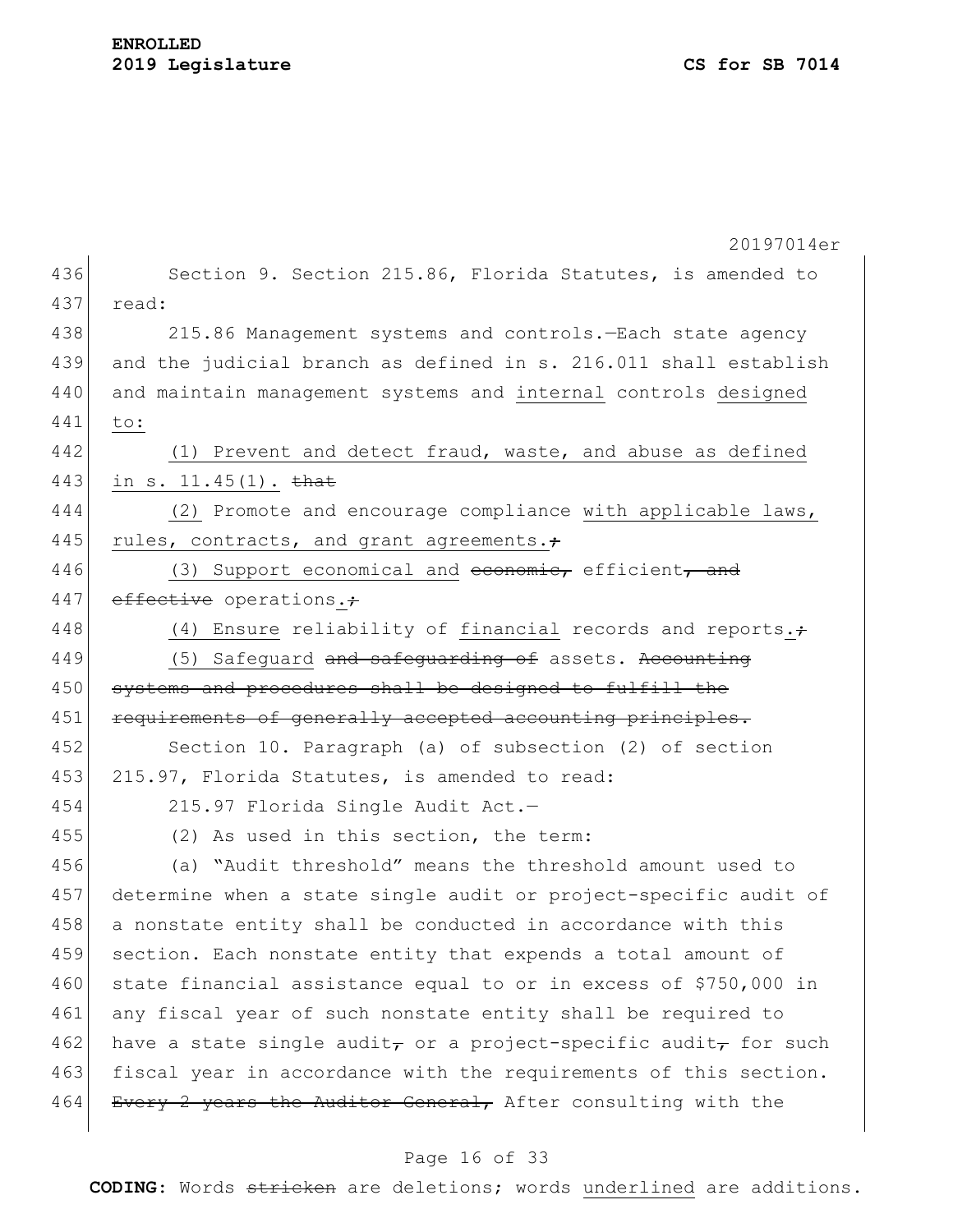20197014er 465 Executive Office of the Governor, the Department of Financial 466 Services, and all state awarding agencies, the Auditor General 467 shall periodically review the threshold amount for requiring 468 audits under this section and may recommend any appropriate 469 statutory change to revise the threshold amount in the annual 470 report submitted to the Legislature pursuant to s. 11.45(7)(h) 471 adjust such threshold amount consistent with the purposes of  $472$  this section. 473 Section 11. Subsection (11) of section 215.985, Florida 474 Statutes, is amended to read: 475 215.985 Transparency in government spending. 476 (11) Each water management district shall provide a monthly 477 financial statement in the form and manner prescribed by the 478 Department of Financial Services to the district's its governing 479 board and make such monthly financial statement available for 480 public access on its website. 481 Section 12. Subsection (17) of section 218.31, Florida 482 Statutes, is amended to read: 483 218.31 Definitions.—As used in this part, except where the 484 context clearly indicates a different meaning: 485 (17) "Financial audit" means an examination of financial 486 statements in order to express an opinion on the fairness with 487 which they are presented in conformity with generally accepted 488 accounting principles and an examination to determine whether 489 operations are properly conducted in accordance with legal and 490 requiatory requirements. Financial audits must be conducted in 491 accordance with auditing standards generally accepted in the 492 United States and government auditing standards as adopted by 493 the Board of Accountancy and as prescribed by rules promulgated

#### Page 17 of 33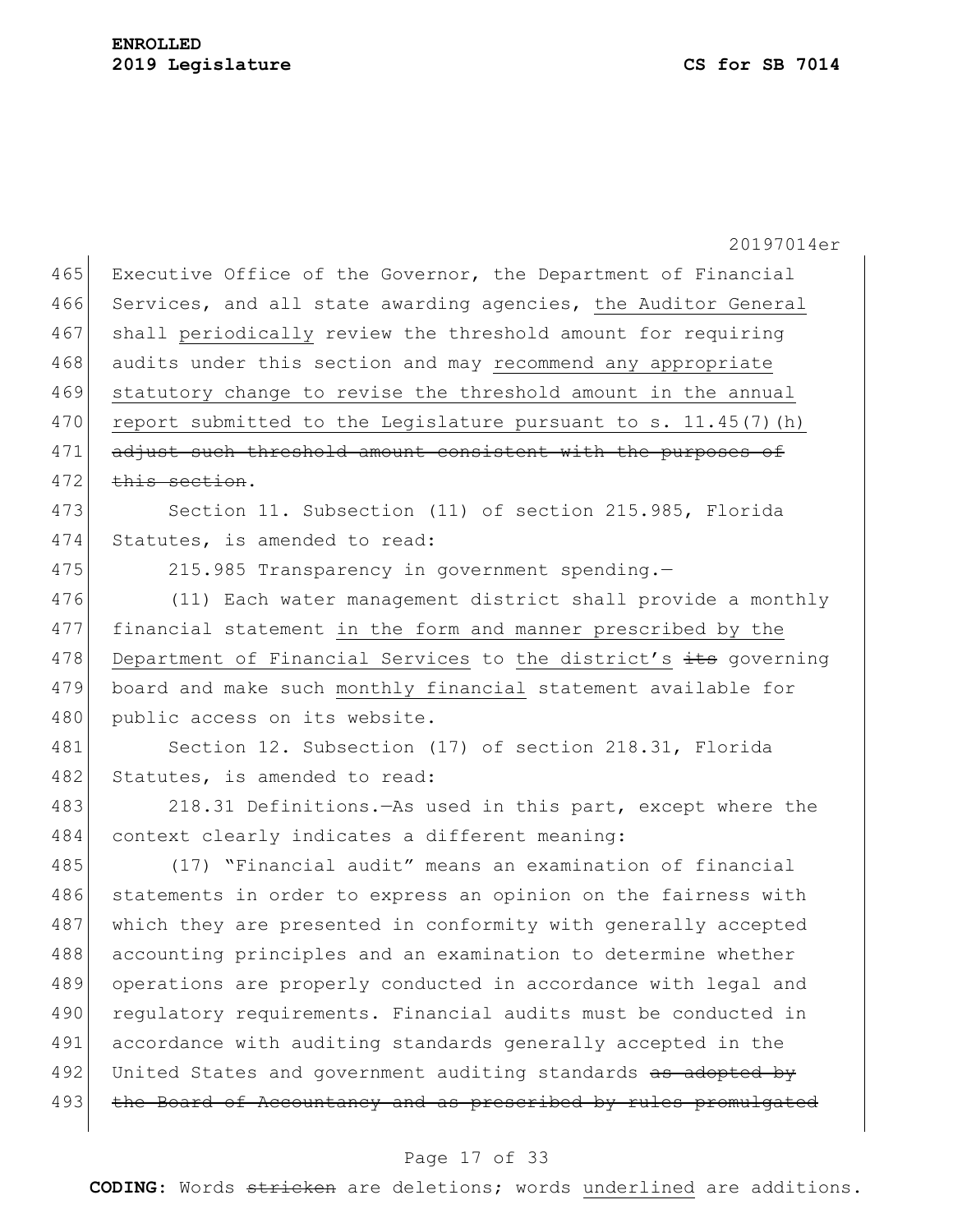20197014er 494 by the Auditor General. When applicable, the scope of financial 495 audits must shall encompass the additional activities necessary 496 to establish compliance with the Single Audit Act Amendments of 497 1996, 31 U.S.C. ss. 7501-7507, and other applicable federal law. 498 Section 13. Subsection (2) of section 218.32, Florida 499 Statutes, is amended to read: 500 218.32 Annual financial reports; local governmental 501 entities.— 502 (2) The department shall annually by December 1 file a 503 verified report with the Governor, the Legislature, the Auditor 504 General, and the Special District Accountability Program of the 505 Department of Economic Opportunity showing the revenues, both 506 locally derived and derived from intergovernmental transfers,  $507$  and the expenditures of each local governmental entity, regional 508 planning council, local government finance commission, and 509 municipal power corporation that is required to submit an annual 510 financial report. In preparing the verified report, the 511 department may request additional information from the local 512 governmental entity. The information requested must be provided 513 to the department within 45 days after the request. If the local 514 governmental entity does not comply with the request, the 515 department shall notify the Legislative Auditing Committee, 516 which may take action pursuant to s.  $11.40(2)$ . The report must 517 include, but is not limited to:

518 (a) The total revenues and expenditures of each local 519 governmental entity that is a component unit included in the 520 annual financial report of the reporting entity.

521 (b) The amount of outstanding long-term debt by each local 522 governmental entity. For purposes of this paragraph, the term

#### Page 18 of 33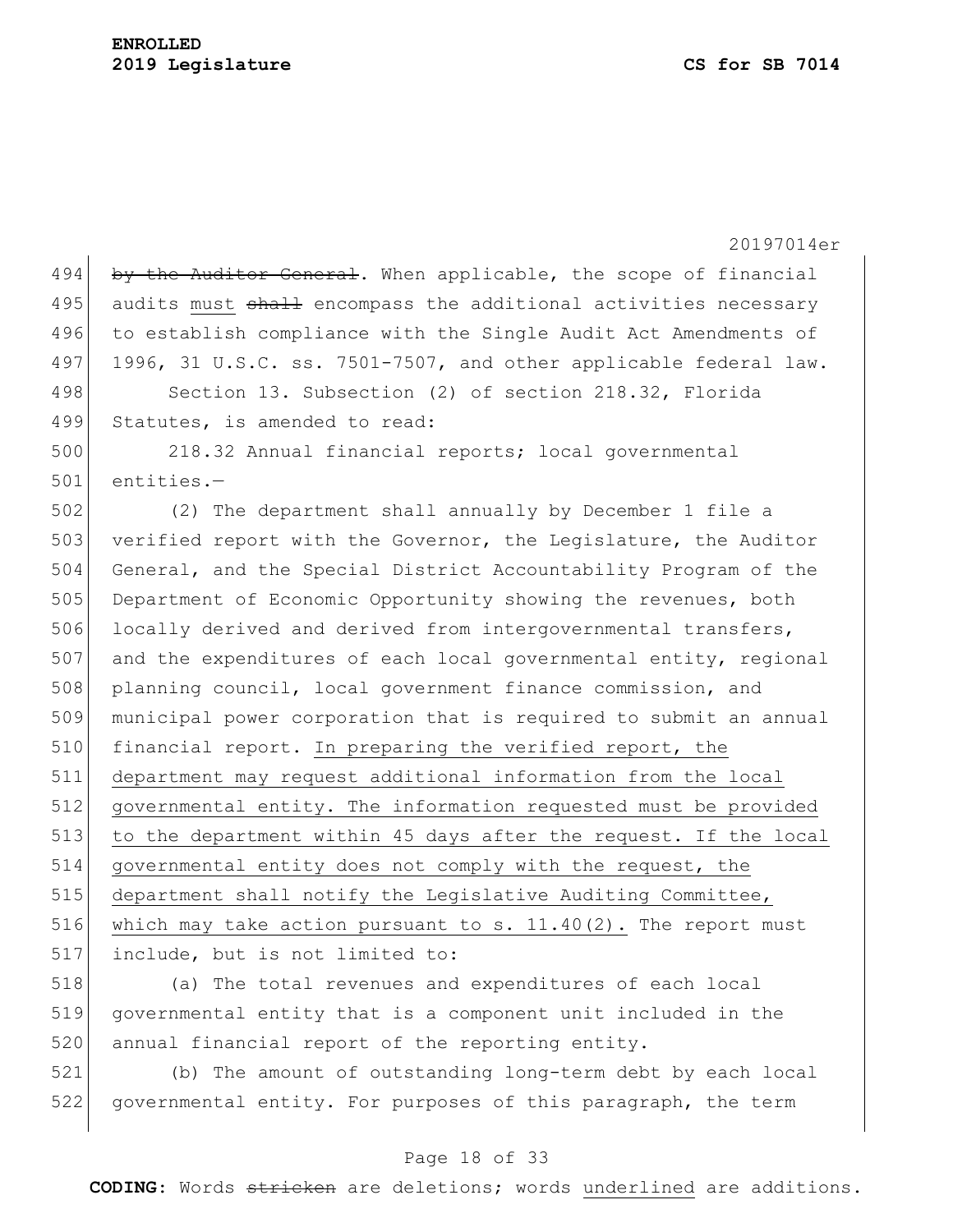|     | 20197014er                                                      |
|-----|-----------------------------------------------------------------|
| 523 | "long-term debt" means any agreement or series of agreements to |
| 524 | pay money, which, at inception, contemplate terms of payment    |
| 525 | exceeding 1 year in duration.                                   |
| 526 | Section 14. Present subsection (3) of section 218.33,           |
| 527 | Florida Statutes, is renumbered as subsection $(4)$ , and a new |
| 528 | subsection (3) is added to that section, to read:               |
| 529 | 218.33 Local governmental entities; establishment of            |
| 530 | uniform fiscal years and accounting practices and procedures.-  |
| 531 | (3) Each local governmental entity shall establish and          |
| 532 | maintain internal controls designed to:                         |
| 533 | (a) Prevent and detect fraud, waste, and abuse as defined       |
| 534 | in $s. 11.45(1)$ .                                              |
| 535 | (b) Promote and encourage compliance with applicable laws,      |
| 536 | rules, contracts, grant agreements, and best practices.         |
| 537 | (c) Support economical and efficient operations.                |
| 538 | (d) Ensure reliability of financial records and reports.        |
| 539 | (e) Safequard assets.                                           |
| 540 | Section 15. Subsections $(2)$ , $(3)$ , and $(4)$ of section    |
| 541 | 218.391, Florida Statutes, are amended, and subsection (9) is   |
| 542 | added to that section, to read:                                 |
| 543 | 218.391 Auditor selection procedures.-                          |
| 544 | (2) The governing body of a charter county, municipality,       |
| 545 | special district, district school board, charter school, or     |
| 546 | charter technical career center shall establish an auditor      |
| 547 | selection audit committee.                                      |
| 548 | (a) The auditor selection committee for a Each noncharter       |
| 549 | county must shall establish an audit committee that, at a       |
| 550 | minimum, shall consist of each of the county officers elected   |
| 551 | pursuant to the county charter or s. 1(d), Art. VIII of the     |

# Page 19 of 33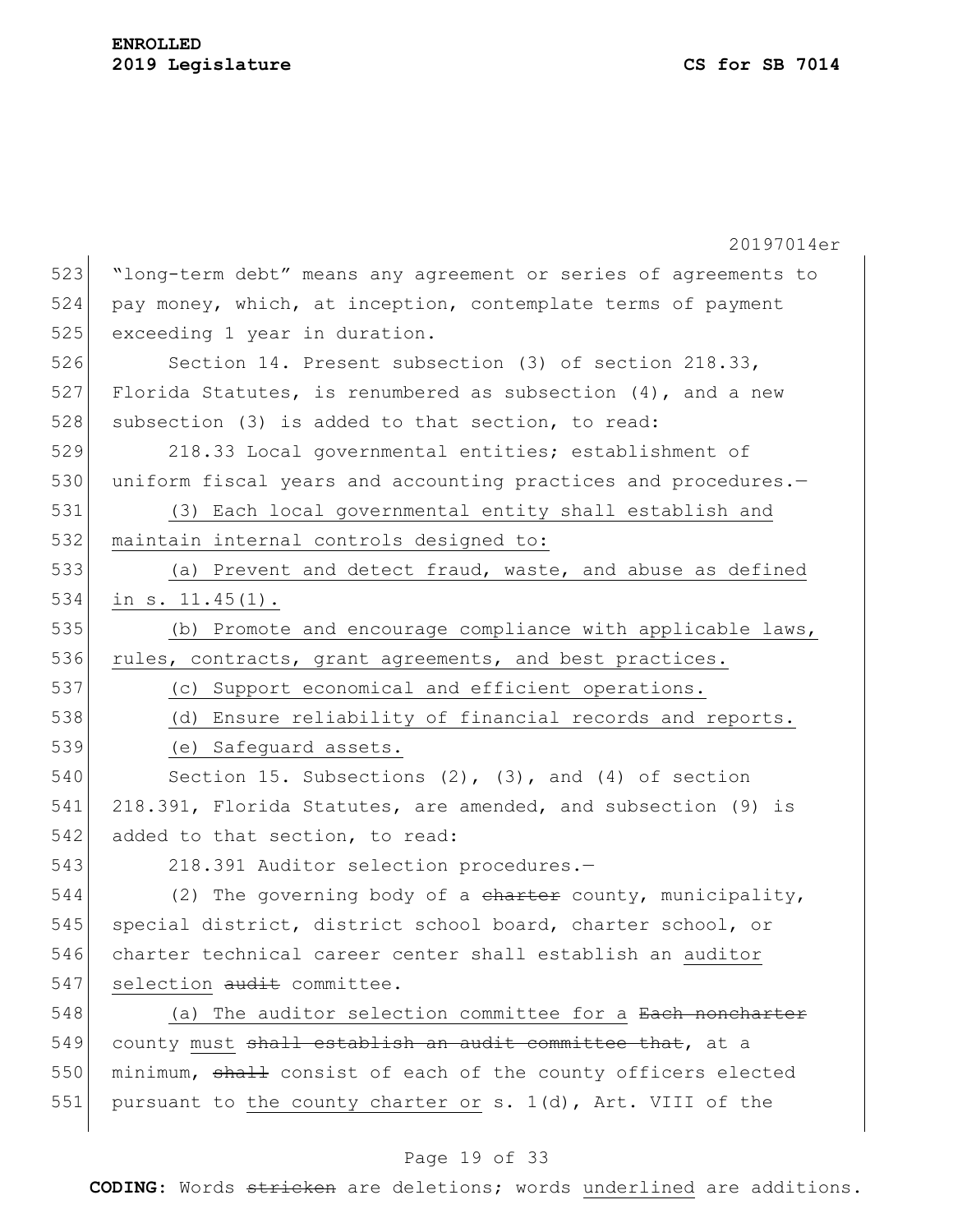552 State Constitution<sub> $\tau$ </sub> or their respective designees a designee, 553 and one member of the board of county commissioners or its 554 designee.

555 (b) The auditor selection committee for a municipality, 556 special district, district school board, charter school, or 557 charter technical career center must consist of at least three 558 members. One member of the auditor selection committee must be a 559 member of the governing body of an entity specified in this 560 paragraph, who shall serve as the chair of the committee.

561 (c) An employee, a chief executive officer, or a chief 562 financial officer of the county, municipality, special district, 563 district school board, charter school, or charter technical 564 career center may not serve as a member of an auditor selection 565 committee established under this subsection; however, an 566 employee, a chief executive officer, or a chief financial 567 officer of the county, municipality, special district, district 568 school board, charter school, or charter technical career center 569 may serve in an advisory capacity.

 $570$  (d) The primary purpose of the auditor selection audit 571 committee is to assist the governing body in selecting an 572 auditor to conduct the annual financial audit required in s. 573 218.39; however, the  $\frac{1}{x}$  committee may serve other audit 574 oversight purposes as determined by the entity's governing body. 575 The public may shall not be excluded from the proceedings under 576 this section.

577 (3) The auditor selection audit committee shall:

578 (a) Establish factors to use for the evaluation of audit 579 services to be provided by a certified public accounting firm 580 duly licensed under chapter 473 and qualified to conduct audits

#### Page 20 of 33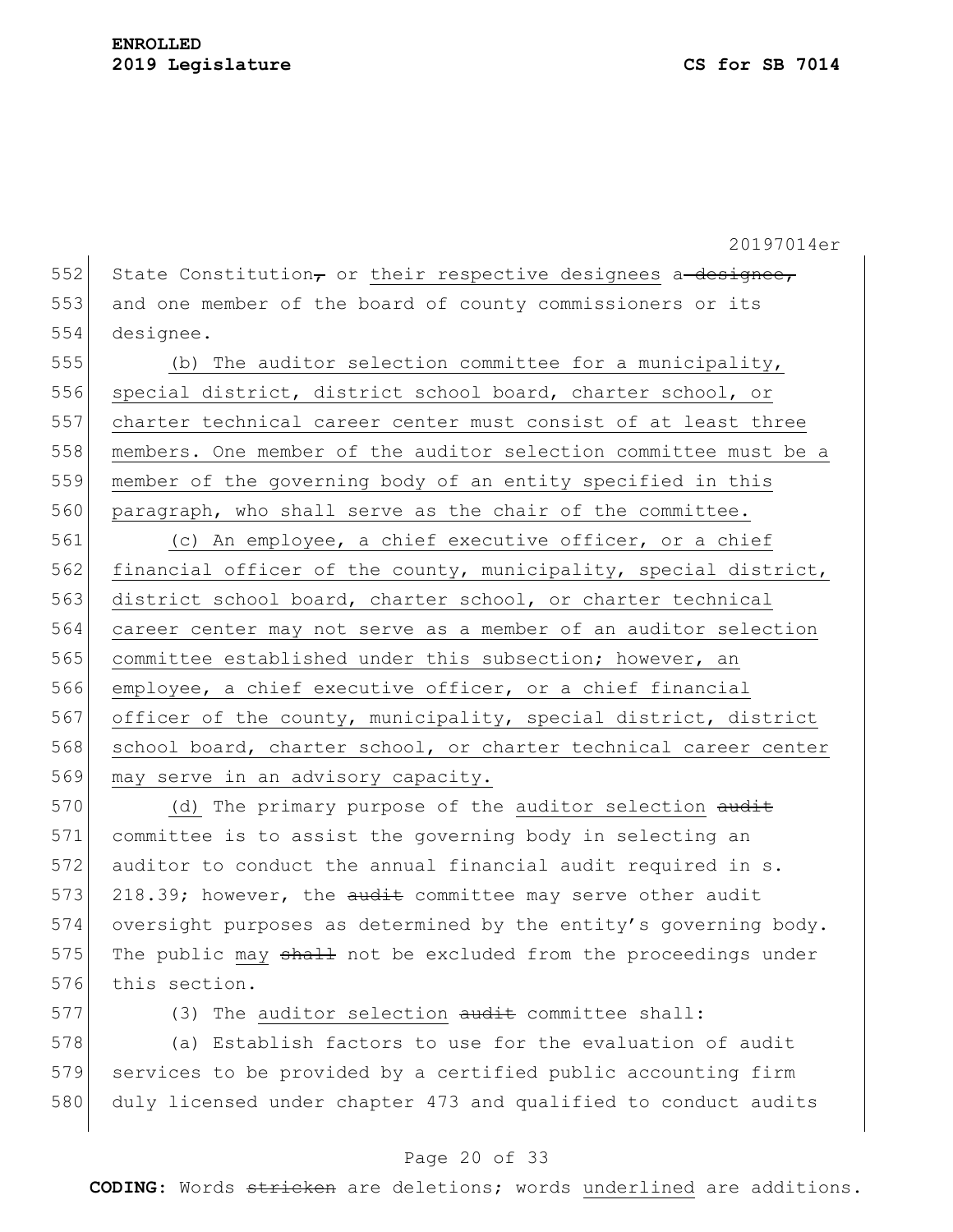581 in accordance with government auditing standards as adopted by 582 the Florida Board of Accountancy. Such factors shall include, 583 but are not limited to, ability of personnel, experience, 584 ability to furnish the required services, and such other factors 585 as may be determined by the committee to be applicable to its 586 particular requirements.

587 (b) Publicly announce requests for proposals. Public 588 announcements must include, at a minimum, a brief description of 589 the audit and indicate how interested firms can apply for 590 consideration.

 (c) Provide interested firms with a request for proposal. 592 The request for proposal shall include information on how proposals are to be evaluated and such other information the committee determines is necessary for the firm to prepare a proposal.

 (d) Evaluate proposals provided by qualified firms. If compensation is one of the factors established pursuant to paragraph (a), it shall not be the sole or predominant factor 599 used to evaluate proposals.

600 (e) Rank and recommend in order of preference no fewer than 601 three firms deemed to be the most highly qualified to perform 602 the required services after considering the factors established 603 pursuant to paragraph (a). If fewer than three firms respond to 604 the request for proposal, the committee shall recommend such 605 firms as it deems to be the most highly qualified.

606 (4) The governing body shall inquire of qualified firms as  $607$  to the basis of compensation, select one of the firms 608 recommended by the auditor selection  $\frac{1}{\text{d}t}$  committee, and 609 negotiate a contract, using one of the following methods:

### Page 21 of 33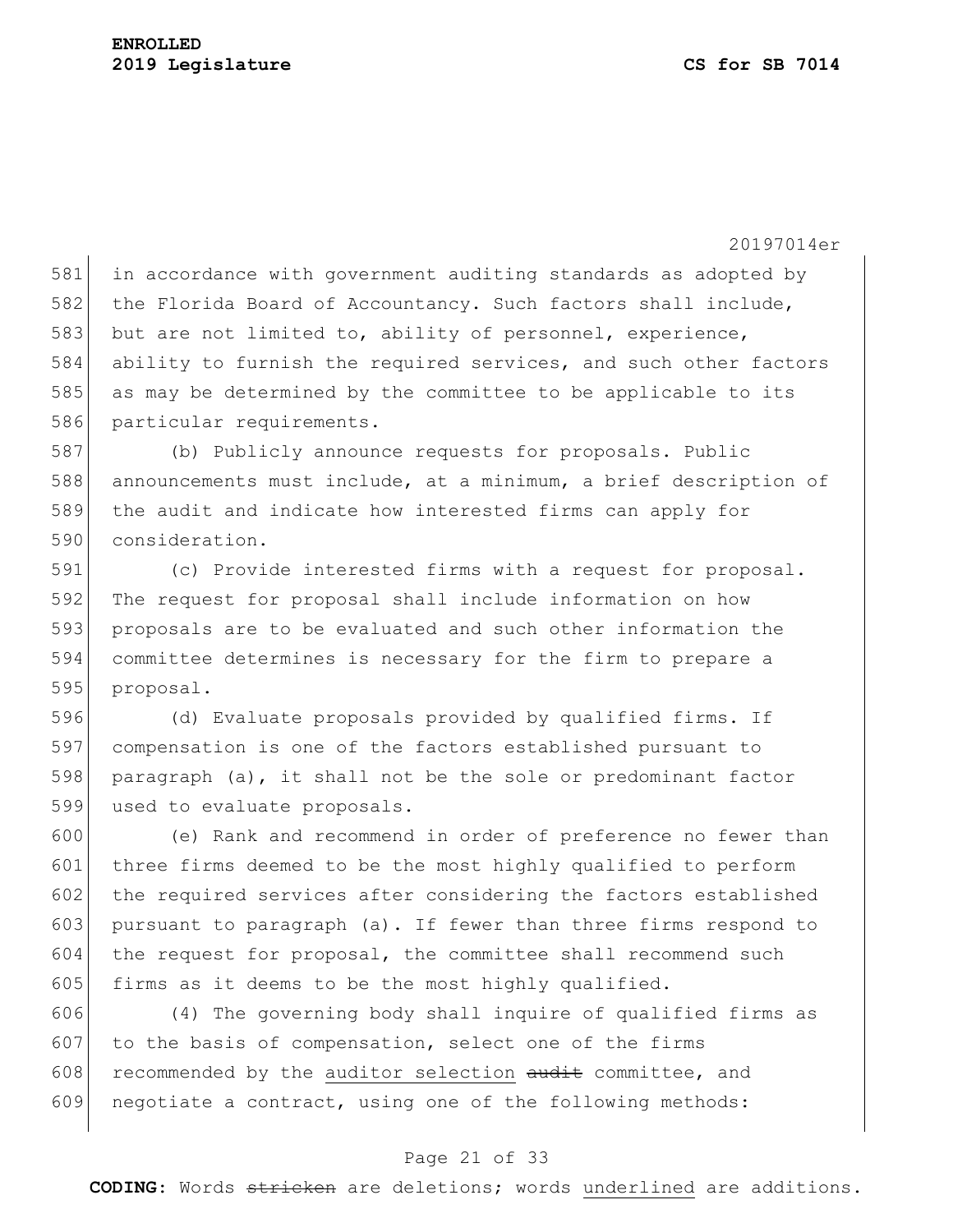610 (a) If compensation is not one of the factors established 611 pursuant to paragraph (3)(a) and not used to evaluate firms 612 pursuant to paragraph (3) (e), the governing body shall negotiate 613 a contract with the firm ranked first. If the governing body is 614 unable to negotiate a satisfactory contract with that firm, 615 negotiations with that firm shall be formally terminated, and  $616$  the governing body shall then undertake negotiations with the 617 second-ranked firm. Failing accord with the second-ranked firm, 618 negotiations shall then be terminated with that firm and 619 undertaken with the third-ranked firm. Negotiations with the 620 other ranked firms shall be undertaken in the same manner. The 621 governing body, in negotiating with firms, may reopen formal 622 negotiations with any one of the three top-ranked firms, but it 623 may not negotiate with more than one firm at a time.

624 (b) If compensation is one of the factors established 625 pursuant to paragraph (3) (a) and used in the evaluation of 626 proposals pursuant to paragraph  $(3)(d)$ , the governing body shall 627 select the highest-ranked qualified firm or must document in its 628 public records the reason for not selecting the highest-ranked 629 qualified firm.

 (c) The governing body may select a firm recommended by the audit committee and negotiate a contract with one of the recommended firms using an appropriate alternative negotiation method for which compensation is not the sole or predominant factor used to select the firm.

635 (d) In negotiations with firms under this section, the 636 governing body may allow a designee to conduct negotiations on 637 its behalf.

638 (9) If the entity fails to select the auditor in accordance

#### Page 22 of 33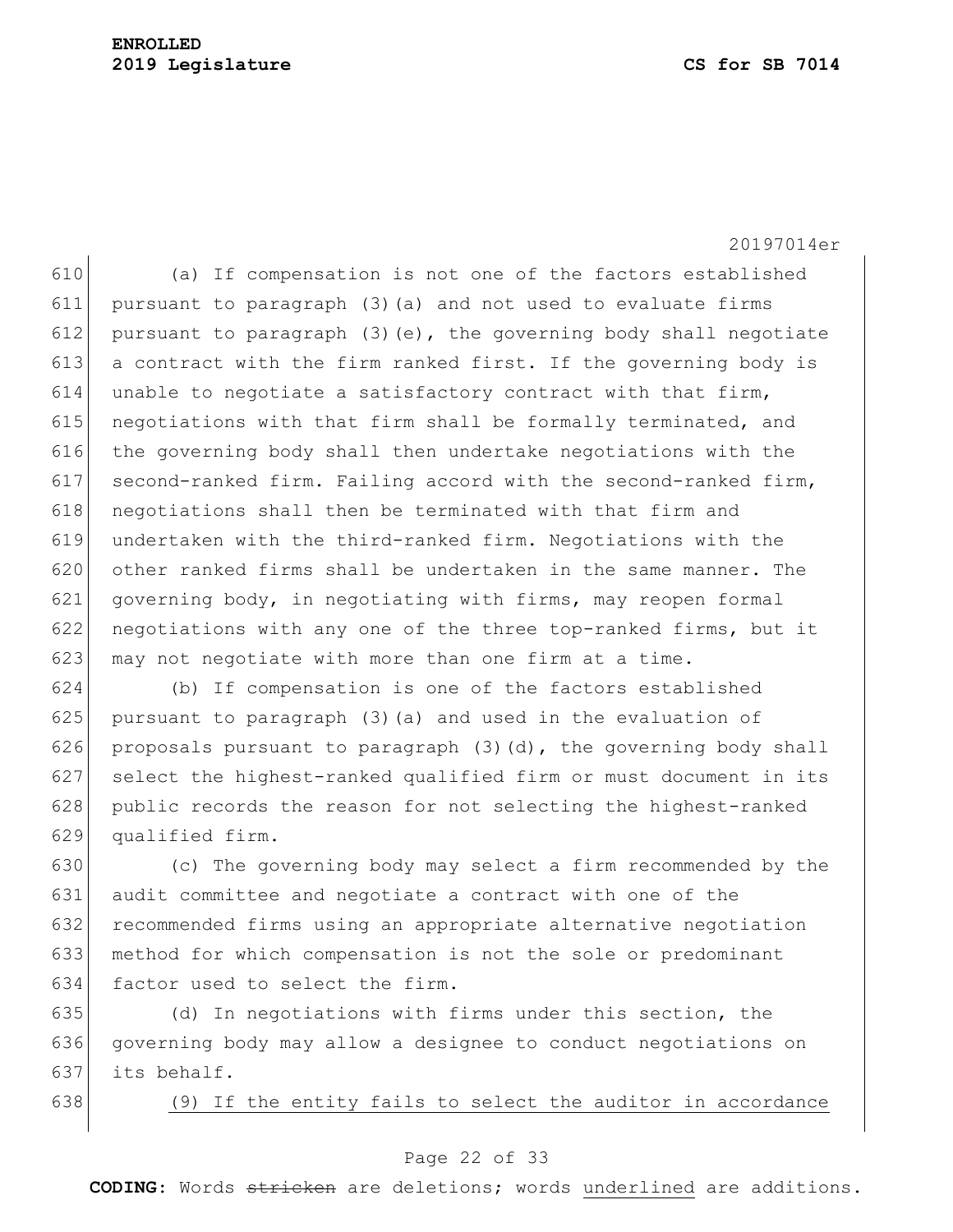| 639 | with the requirements of subsections $(3)-(6)$ , the entity must |
|-----|------------------------------------------------------------------|
| 640 | again perform the auditor selection process in accordance with   |
| 641 | this section to select an auditor to conduct audits for          |
| 642 | subsequent fiscal years.                                         |
| 643 | Section 16. Paragraph (e) of subsection (4), paragraph (d)       |
| 644 | of subsection (5), and paragraph (d) of subsection (6) of        |
| 645 | section 373.536, Florida Statutes, are amended to read:          |
| 646 | 373.536 District budget and hearing thereon.-                    |
| 647 | (4) BUDGET CONTROLS; FINANCIAL INFORMATION.-                     |
| 648 | (e) By September 1, $2012$ , Each district shall provide a       |
| 649 | monthly financial statement in the form and manner prescribed by |
| 650 | the Department of Financial Services to the district's governing |
| 651 | board and make such monthly financial statement available for    |
| 652 | public access on its website.                                    |
| 653 | (5) TENTATIVE BUDGET CONTENTS AND SUBMISSION; REVIEW AND         |
| 654 | APPROVAL.-                                                       |
| 655 | (d) Each district shall, by August 1 of each year, submit        |
| 656 | for review a tentative budget and a description of any           |
| 657 | significant changes from the preliminary budget submitted to the |
| 658 | Legislature pursuant to s. 373.535 to the Governor, the          |
| 659 | President of the Senate, the Speaker of the House of             |
| 660 | Representatives, the chairs of all legislative committees and    |
| 661 | subcommittees having substantive or fiscal jurisdiction over     |
| 662 | water management districts, as determined by the President of    |
| 663 | the Senate or the Speaker of the House of Representatives, as    |
| 664 | applicable, the secretary of the department, and the governing   |
| 665 | body of each county in which the district has jurisdiction or    |
| 666 | derives any funds for the operations of the district. The        |
| 667 | tentative budget must be posted on the district's official       |

# Page 23 of 33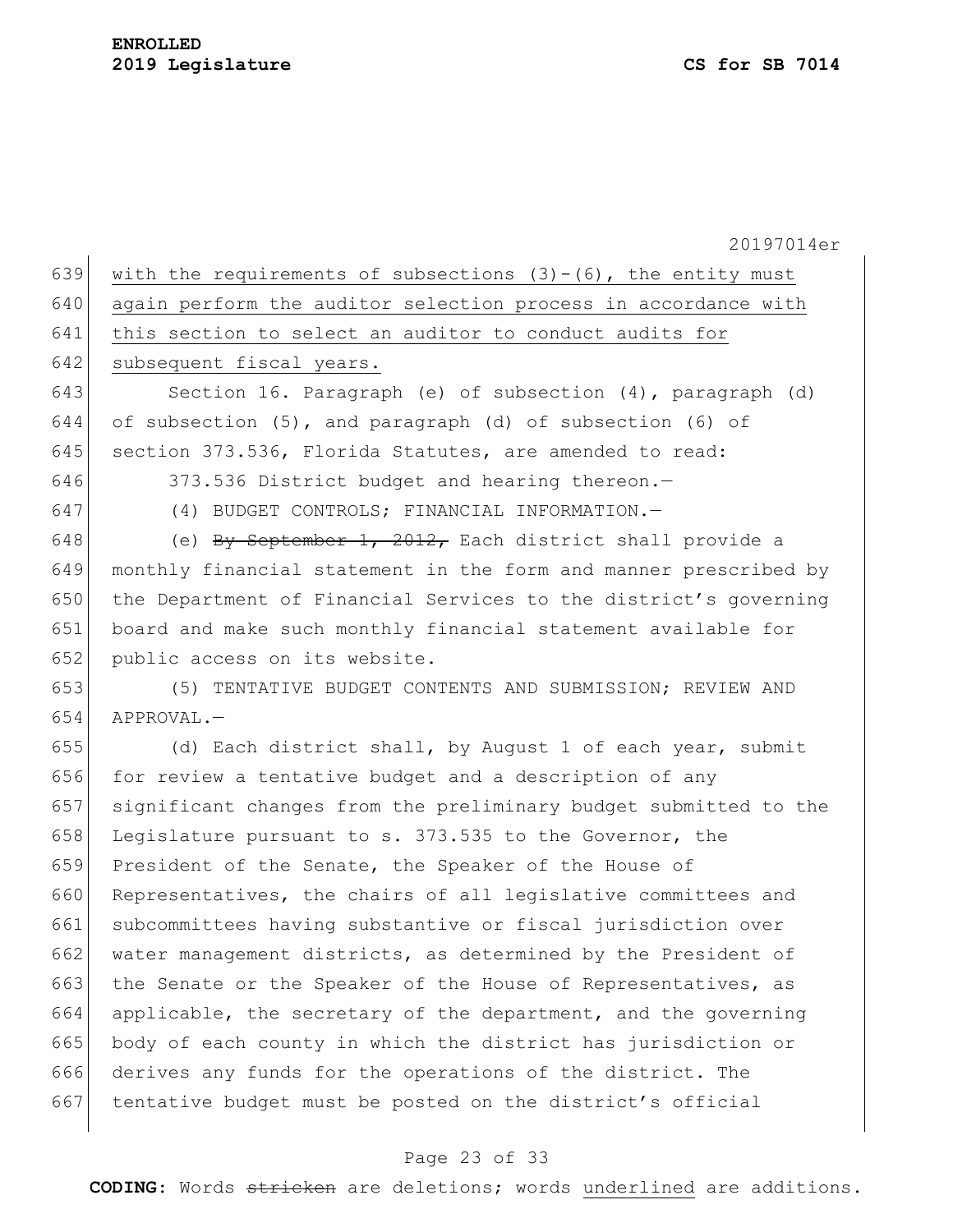668 website at least 2 days before budget hearings held pursuant to 669 s. 200.065 or other law and must remain on the website for at 670 least 45 days.

671 (6) FINAL BUDGET; ANNUAL AUDIT; CAPITAL IMPROVEMENTS PLAN; 672 WATER RESOURCE DEVELOPMENT WORK PROGRAM.—

673 (d) The final adopted budget must be posted on the water 674 management district's official website within 30 days after  $675$  adoption and must remain on the website for at least 2 years.

676 Section 17. Paragraph (l) of subsection (12) of section 677 1001.42, Florida Statutes, as amended by chapter 2018-5, Laws of 678 Florida, is amended to read:

679 1001.42 Powers and duties of district school board. - The 680 district school board, acting as a board, shall exercise all 681 powers and perform all duties listed below:

682 (12) FINANCE.—Take steps to assure students adequate 683 educational facilities through the financial procedure 684 authorized in chapters 1010 and 1011 and as prescribed below:

 (l) *Internal auditor.*—May or, in the case of a school district receiving annual federal, state, and local funds in excess of \$500 million, shall employ an internal auditor. The 688 scope of the internal auditor shall not be restricted and shall include every functional and program area of the school system.

690 1. The internal auditor shall perform ongoing financial 691 verification of the financial records of the school district, a 692 comprehensive risk assessment of all areas of the school system 693 every 5 years, and other audits and reviews as the district 694 school board directs for determining:

695 **a.** The adequacy of internal controls designed to prevent 696 and detect fraud, waste, and abuse as defined in s.  $11.45(1)$ .

### Page 24 of 33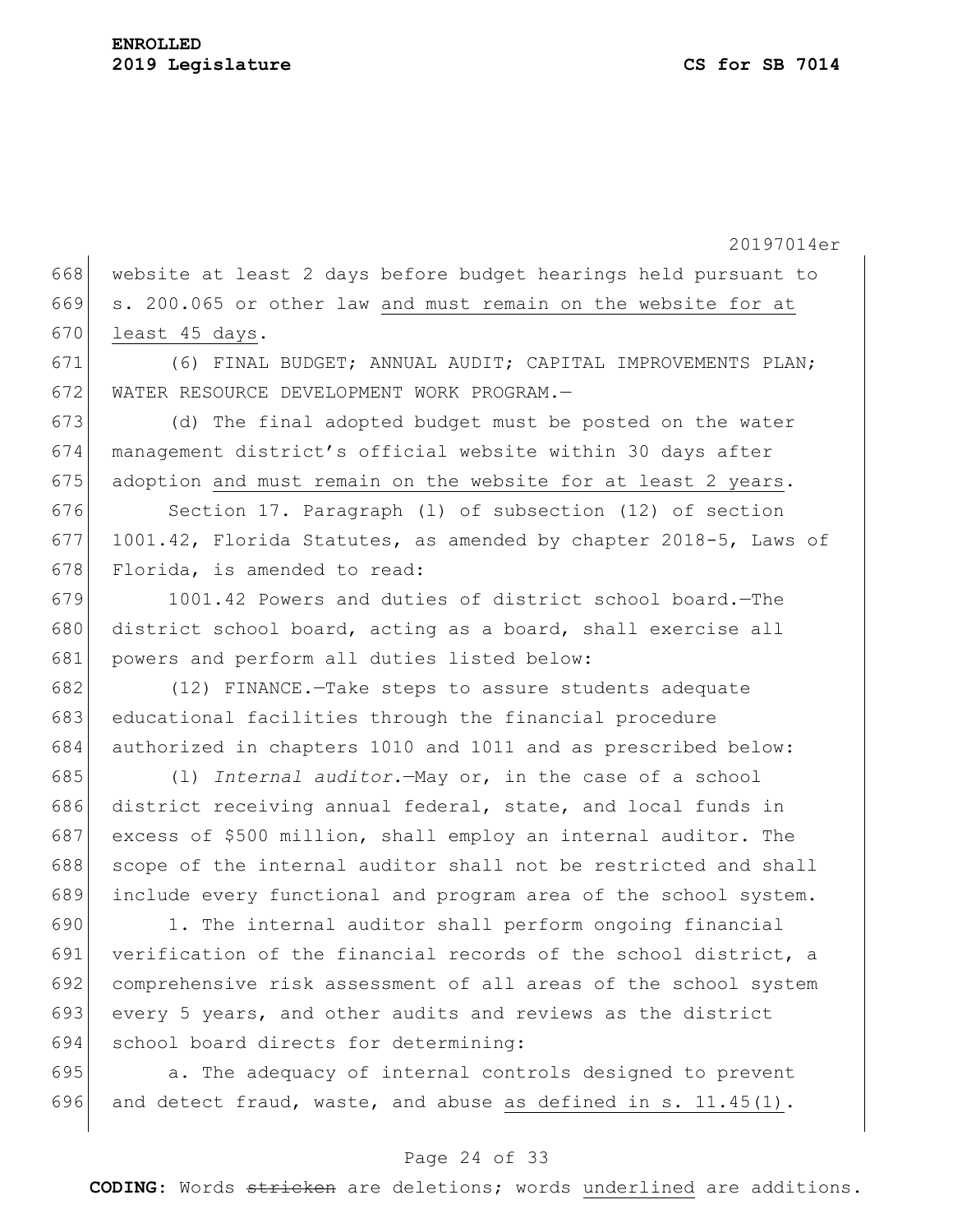## **ENROLLED 2019 Legislature CS for SB 7014**

|     | 20197014er                                                       |
|-----|------------------------------------------------------------------|
| 697 | b. Compliance with applicable laws, rules, contracts, grant      |
| 698 | agreements, district school board-approved policies, and best    |
| 699 | practices.                                                       |
| 700 | c. The efficiency of operations.                                 |
| 701 | d. The reliability of financial records and reports.             |
| 702 | e. The safequarding of assets.                                   |
| 703 | f. Financial solvency.                                           |
| 704 | g. Projected revenues and expenditures.                          |
| 705 | h. The rate of change in the general fund balance.               |
| 706 | 2. The internal auditor shall prepare audit reports of his       |
| 707 | or her findings and report directly to the district school board |
| 708 | or its designee.                                                 |
| 709 | 3. Any person responsible for furnishing or producing any        |
| 710 | book, record, paper, document, data, or sufficient information   |
| 711 | necessary to conduct a proper audit or examination which the     |
| 712 | internal auditor is by law authorized to perform is subject to   |
| 713 | the provisions of s. $11.47(3)$ and $(4)$ .                      |
| 714 | Section 18. Paragraph (j) of subsection (9) of section           |
| 715 | 1002.33, Florida Statutes, is amended to read:                   |
| 716 | 1002.33 Charter schools.-                                        |
| 717 | (9) CHARTER SCHOOL REQUIREMENTS.-                                |
| 718 | (j) The governing body of the charter school shall be            |
| 719 | responsible for:                                                 |
| 720 | 1. Establishing and maintaining internal controls designed       |
| 721 | to:                                                              |
| 722 | a. Prevent and detect fraud, waste, and abuse as defined in      |
| 723 | $s. 11.45(1)$ .                                                  |
| 724 | b. Promote and encourage compliance with applicable laws,        |
| 725 | rules, contracts, grant agreements, and best practices.          |
|     |                                                                  |

# Page 25 of 33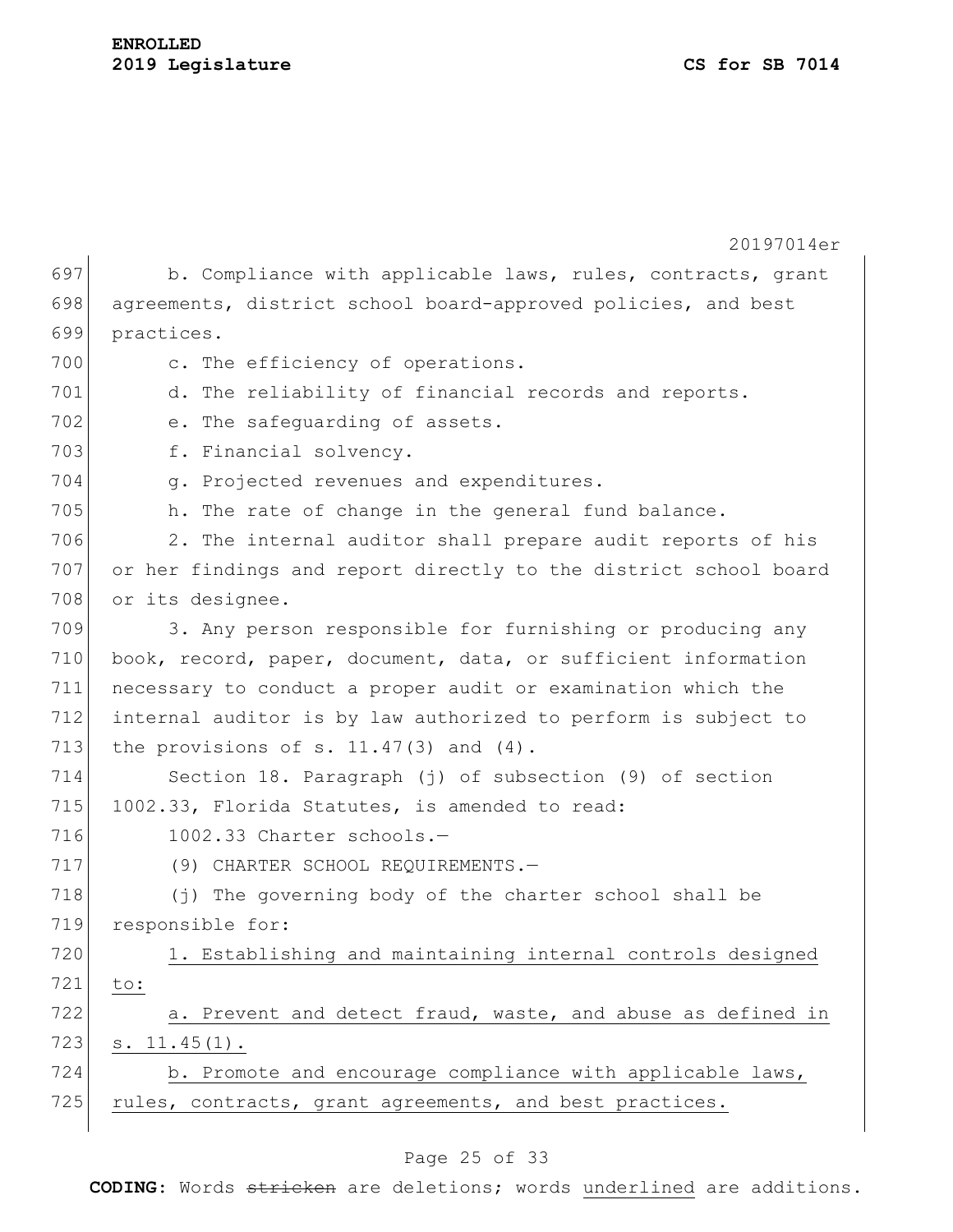| 726 | c. Support economical and efficient operations.                  |
|-----|------------------------------------------------------------------|
| 727 | d. Ensure reliability of financial records and reports.          |
| 728 | e. Safeguard assets.                                             |
| 729 | 2.1. Ensuring that the charter school has retained the           |
| 730 | services of a certified public accountant or auditor for the     |
| 731 | annual financial audit, pursuant to s. 1002.345(2), who shall    |
| 732 | submit the report to the governing body.                         |
| 733 | 3.2. Reviewing and approving the audit report, including         |
| 734 | audit findings and recommendations for the financial recovery    |
| 735 | plan.                                                            |
| 736 | 4.a. 3. a. Performing the duties in s. 1002.345, including       |
| 737 | monitoring a corrective action plan.                             |
| 738 | b. Monitoring a financial recovery plan in order to ensure       |
| 739 | compliance.                                                      |
| 740 | 5.4. Participating in governance training approved by the        |
| 741 | department which must include government in the sunshine,        |
| 742 | conflicts of interest, ethics, and financial responsibility.     |
| 743 | Section 19. Present subsections (6) through (10) of section      |
| 744 | 1002.37, Florida Statutes, are renumbered as subsections (7)     |
| 745 | through (11), respectively, present subsection (6) is amended,   |
| 746 | and a new subsection (6) is added to that section, to read:      |
| 747 | 1002.37 The Florida Virtual School.-                             |
| 748 | (6) The Florida Virtual School shall have an annual              |
| 749 | financial audit of its accounts and records conducted by an      |
| 750 | independent auditor who is a certified public accountant         |
| 751 | licensed under chapter 473. The independent auditor shall        |
| 752 | conduct the audit in accordance with rules adopted by the        |
| 753 | Auditor General pursuant to s. 11.45 and, upon completion of the |
| 754 | audit, shall prepare an audit report in accordance with such     |
|     |                                                                  |

# Page 26 of 33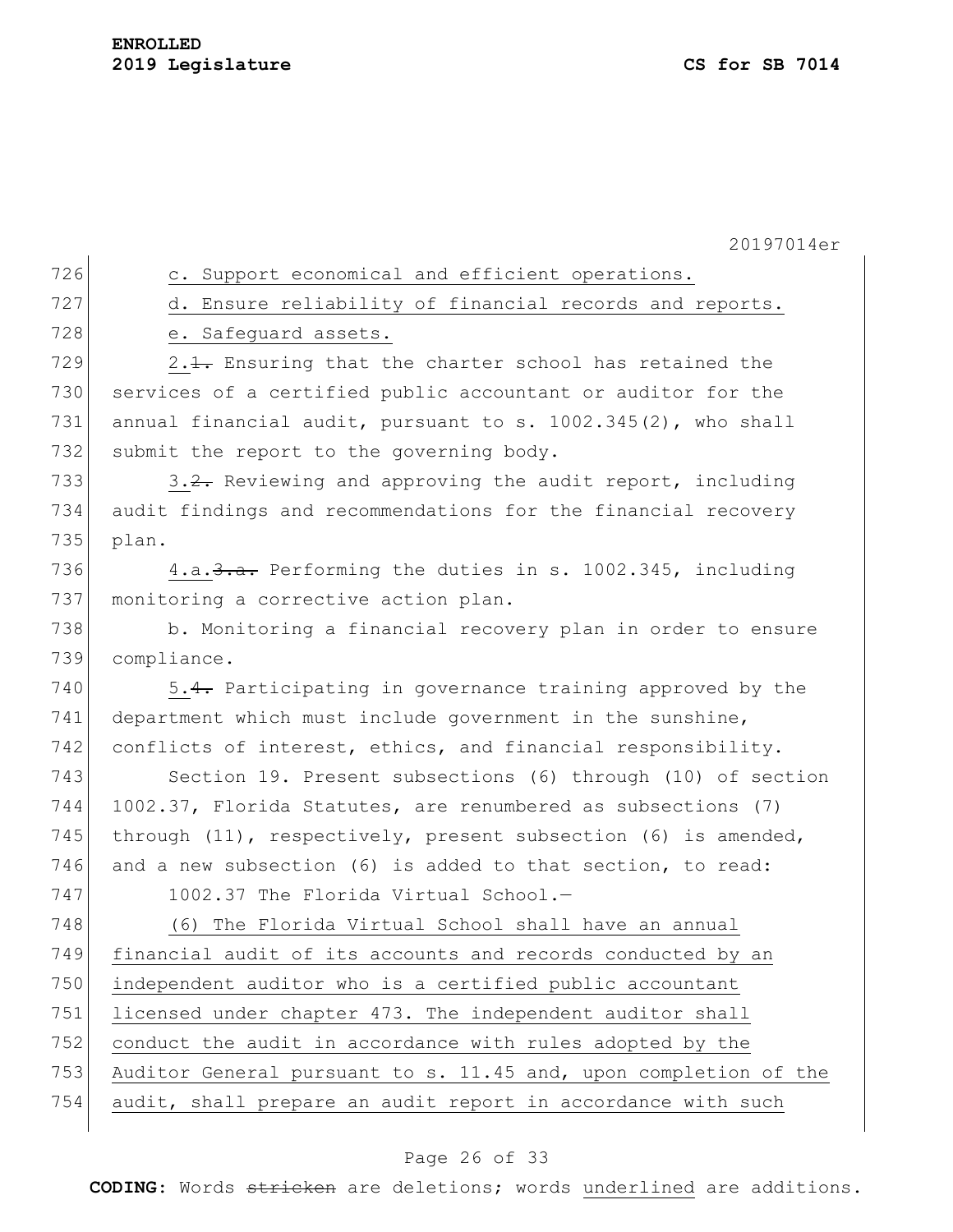|     | 20197014er                                                                  |
|-----|-----------------------------------------------------------------------------|
| 755 | rules. The audit report must include a written statement by the             |
| 756 | board of trustees describing corrective action to be taken in               |
| 757 | response to each of the independent auditor's recommendations               |
| 758 | included in the audit report. The independent auditor shall                 |
| 759 | submit the audit report to the board of trustees and the Auditor            |
| 760 | General no later than 9 months after the end of the preceding               |
| 761 | fiscal year.                                                                |
| 762 | $(7)$ $(6)$ The board of trustees shall annually submit to the              |
| 763 | Governor, the Legislature, the Commissioner of Education, and               |
| 764 | the State Board of Education the audit report prepared pursuant             |
| 765 | to subsection (6) and a complete and detailed report setting                |
| 766 | forth:                                                                      |
| 767 | (a) The operations and accomplishments of the Florida                       |
| 768 | Virtual School within the state and those occurring outside the             |
| 769 | state as Florida Virtual School Global.                                     |
| 770 | (b) The marketing and operational plan for the Florida                      |
| 771 | Virtual School and Florida Virtual School Global, including                 |
| 772 | recommendations regarding methods for improving the delivery of             |
| 773 | education through the Internet and other distance learning                  |
| 774 | technology.                                                                 |
| 775 | (c) The assets and liabilities of the Florida Virtual                       |
| 776 | School and Florida Virtual School Global at the end of the                  |
| 777 | fiscal year.                                                                |
| 778 | (d) A copy of an annual financial audit of the accounts and                 |
| 779 | records of the Florida Virtual School and Florida Virtual School            |
| 780 | Global, conducted by an independent certified public accountant             |
| 781 | and performed in accordance with rules adopted by the Auditor               |
| 782 | General.                                                                    |
| 783 | (d) $\left( e \right)$ Recommendations regarding the unit cost of providing |

# Page 27 of 33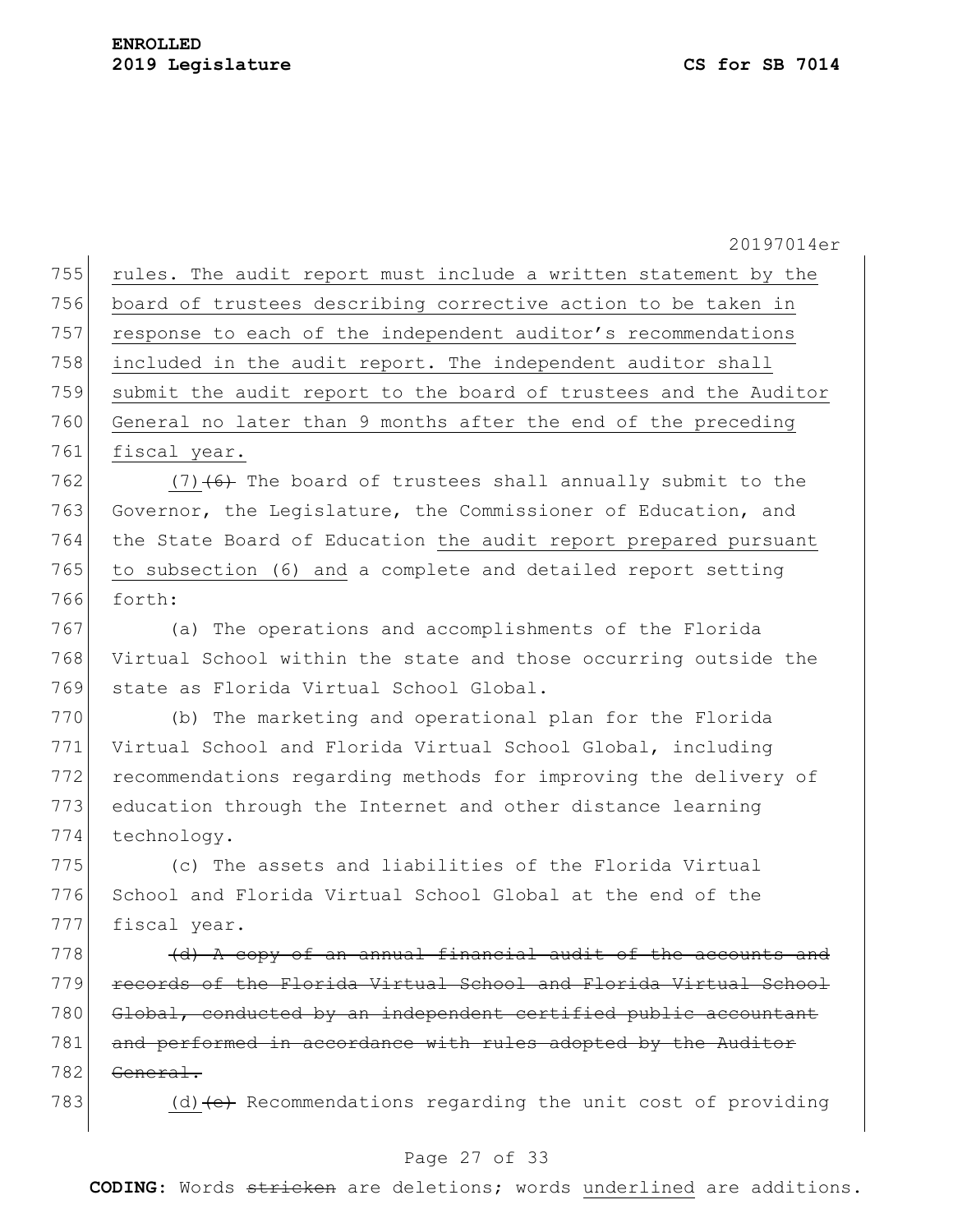|     | 20197014er                                                       |
|-----|------------------------------------------------------------------|
| 784 | services to students through the Florida Virtual School and      |
| 785 | Florida Virtual School Global. In order to most effectively      |
| 786 | develop public policy regarding any future funding of the        |
| 787 | Florida Virtual School, it is imperative that the cost of the    |
| 788 | program is accurately identified. The identified cost of the     |
| 789 | program must be based on reliable data.                          |
| 790 | (e) $(f)$ Recommendations regarding an accountability            |
| 791 | mechanism to assess the effectiveness of the services provided   |
| 792 | by the Florida Virtual School and Florida Virtual School Global. |
| 793 | Section 20. Subsection (5) is added to section 1010.01,          |
| 794 | Florida Statutes, to read:                                       |
| 795 | 1010.01 Uniform records and accounts.-                           |
| 796 | (5) Each school district, Florida College System                 |
| 797 | institution, and state university shall establish and maintain   |
| 798 | internal controls designed to:                                   |
| 799 | (a) Prevent and detect fraud, waste, and abuse as defined        |
| 800 | in $s. 11.45(1)$ .                                               |
| 801 | (b) Promote and encourage compliance with applicable laws,       |
| 802 | rules, contracts, grant agreements, and best practices.          |
| 803 | (c) Support economical and efficient operations.                 |
| 804 | (d) Ensure reliability of financial records and reports.         |
| 805 | (e) Safeguard assets.                                            |
| 806 | Section 21. Section 1012.8551, Florida Statutes, is created      |
| 807 | to read:                                                         |
| 808 | 1012.8551 Employee background screening and investigations       |
| 809 | for Florida College System personnel.-Section 110.1127 applies   |
| 810 | to each institution in the Florida College System. Each          |
| 811 | institution must designate the positions subject to background   |
| 812 | screening and investigation pursuant to that section.            |

# Page 28 of 33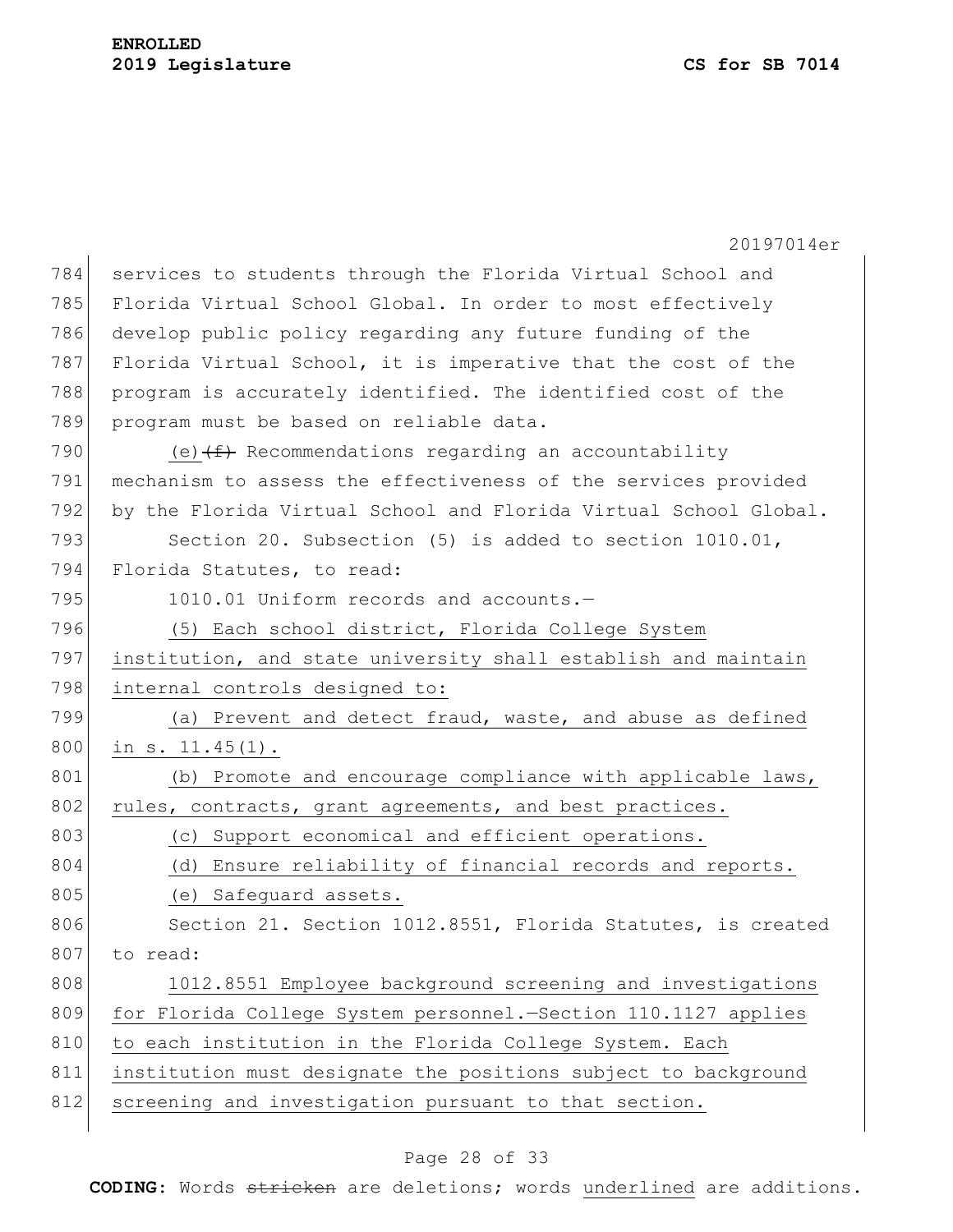20197014er 813 Section 22. Section 1012.915, Florida Statutes, is created 814 to read: 815 1012.915 Employee background screening and investigations 816 for State University System personnel.—Section 110.1127 applies 817 to each institution in the State University System. Each 818 institution must designate the positions subject to background 819 screening and investigation pursuant to that section. 820 Section 23. Subsection (3) of section 218.503, Florida 821 Statutes, is amended to read: 822 218.503 Determination of financial emergency.-823 (3) Upon notification that one or more of the conditions in 824 subsection (1) have occurred or will occur if action is not 825 taken to assist the local governmental entity or district school 826 board, the Governor or his or her designee shall contact the 827 local governmental entity or the Commissioner of Education or 828 his or her designee shall contact the district school board, as 829 appropriate, to determine what actions have been taken by the 830 local governmental entity or the district school board to 831 resolve or prevent the condition. The information requested must 832 be provided within 45 days after the date of the request. If the 833 local governmental entity or the district school board does not 834 comply with the request, the Governor or his or her designee or 835 the Commissioner of Education or his or her designee shall 836 notify the members of the Legislative Auditing Committee, which 837 who may take action pursuant to s. 11.40(2)  $11.40$ . The Governor 838 or the Commissioner of Education, as appropriate, shall 839 determine whether the local governmental entity or the district 840 school board needs state assistance to resolve or prevent the 841 condition. If state assistance is needed, the local governmental

#### Page 29 of 33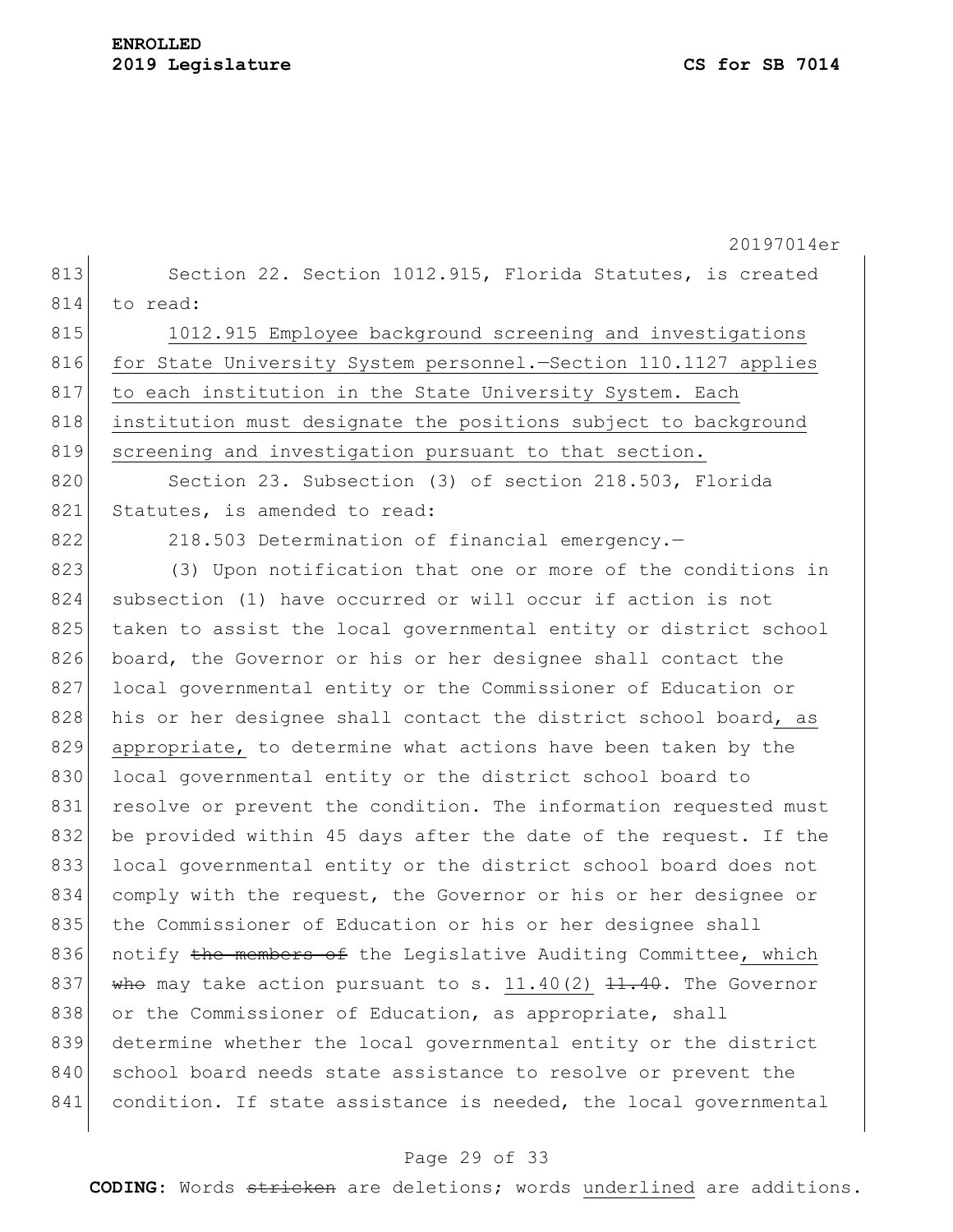842 entity or district school board is considered to be in a state 843 of financial emergency. The Governor or the Commissioner of 844 Education, as appropriate, has the authority to implement 845 measures as set forth in ss. 218.50-218.504 to assist the local 846 governmental entity or district school board in resolving the 847 financial emergency. Such measures may include, but are not 848 limited to:

 $849$  (a) Requiring approval of the local governmental entity's 850 budget by the Governor or approval of the district school 851 board's budget by the Commissioner of Education.

852 (b) Authorizing a state loan to a local governmental entity 853 and providing for repayment of same.

854 (c) Prohibiting a local governmental entity or district 855 school board from issuing bonds, notes, certificates of 856 indebtedness, or any other form of debt until such time as it is 857 no longer subject to this section.

858 (d) Making such inspections and reviews of records, 859 information, reports, and assets of the local governmental 860 entity or district school board as are needed. The appropriate 861 local officials shall cooperate in such inspections and reviews.

862 (e) Consulting with officials and auditors of the local 863 governmental entity or the district school board and the 864 appropriate state officials regarding any steps necessary to 865 bring the books of account, accounting systems, financial 866 procedures, and reports into compliance with state requirements.

867 (f) Providing technical assistance to the local 868 governmental entity or the district school board.

869 (g)1. Establishing a financial emergency board to oversee 870 the activities of the local governmental entity or the district

### Page 30 of 33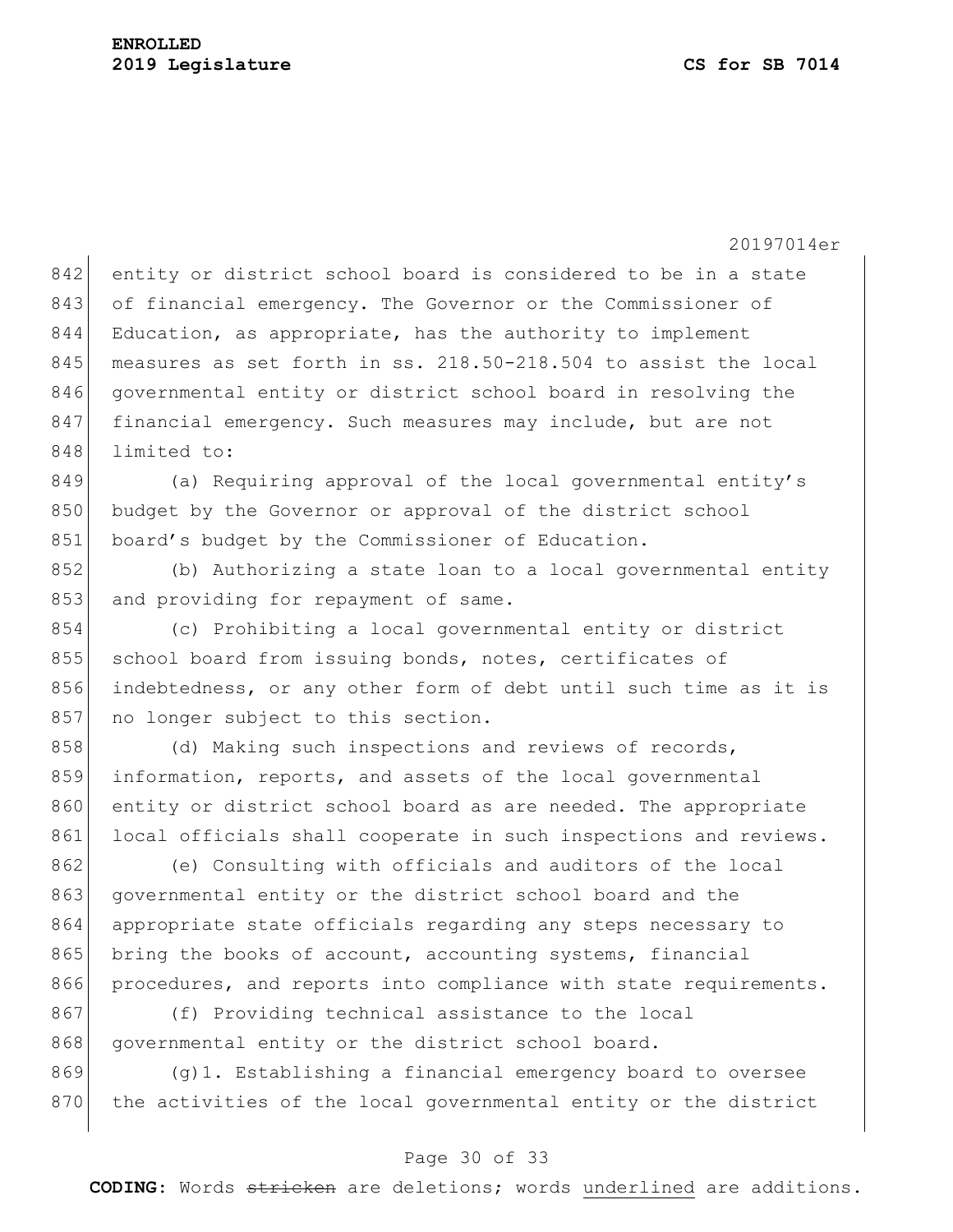871 school board. If a financial emergency board is established for 872 a local governmental entity, the Governor shall appoint board 873 members and select a chair. If a financial emergency board is 874 established for a district school board, the State Board of 875 Education shall appoint board members and select a chair. The 876 financial emergency board shall adopt such rules as are 877 necessary for conducting board business. The board may:

878 a. Make such reviews of records, reports, and assets of the 879 local governmental entity or the district school board as are 880 needed.

881 b. Consult with officials and auditors of the local 882 governmental entity or the district school board and the 883 appropriate state officials regarding any steps necessary to 884 bring the books of account, accounting systems, financial 885 procedures, and reports of the local governmental entity or the 886 district school board into compliance with state requirements.

 $887$  c. Review the operations, management, efficiency, 888 productivity, and financing of functions and operations of the 889 local governmental entity or the district school board.

890 d. Consult with other governmental entities for the 891 consolidation of all administrative direction and support 892 services, including, but not limited to, services for asset 893 sales, economic and community development, building inspections, 894 parks and recreation, facilities management, engineering and 895 construction, insurance coverage, risk management, planning and 896 zoning, information systems, fleet management, and purchasing.

897 2. The recommendations and reports made by the financial 898 emergency board must be submitted to the Governor for local 899 governmental entities or to the Commissioner of Education and

#### Page 31 of 33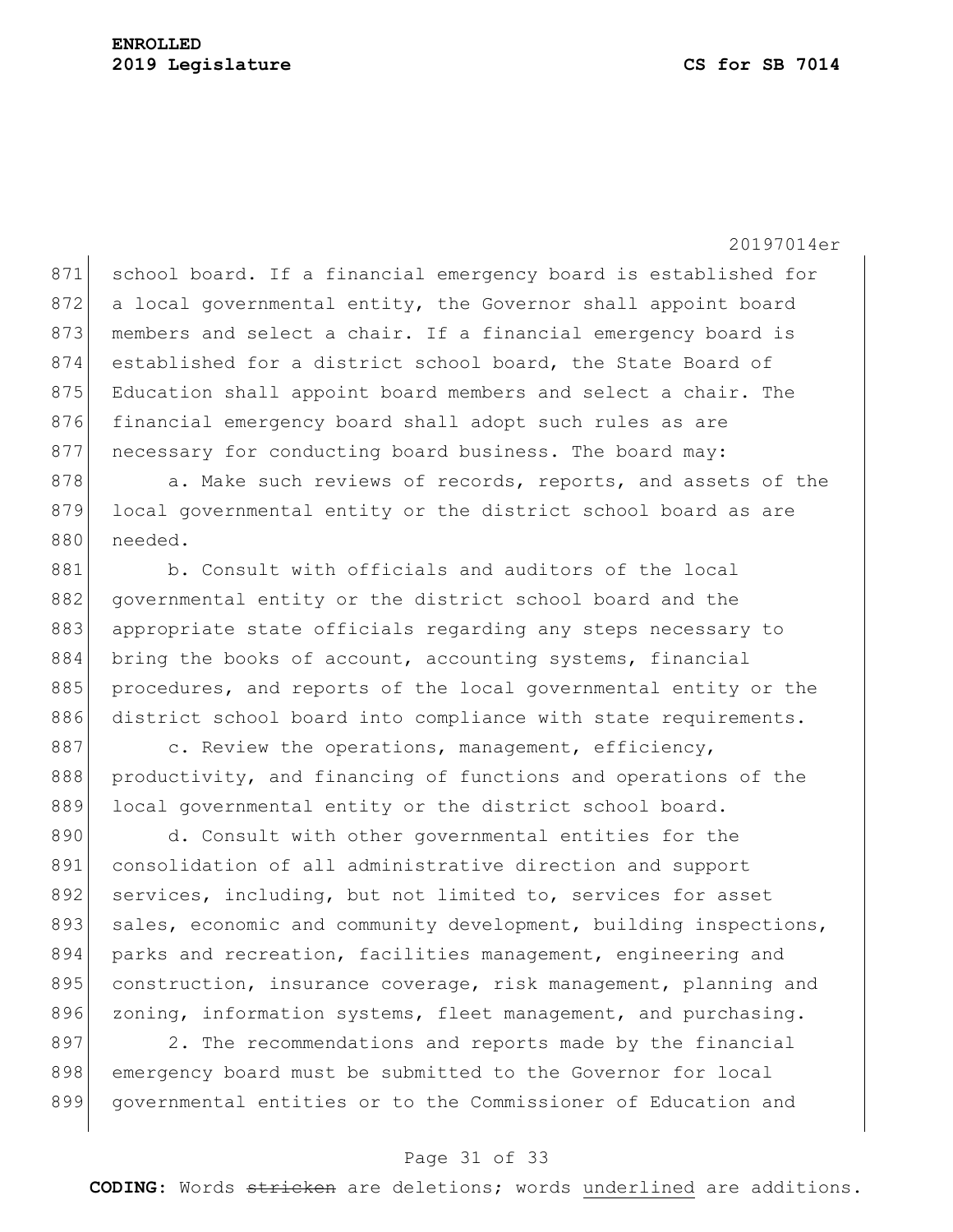900 the State Board of Education for district school boards for 901 appropriate action.

902 (h) Requiring and approving a plan, to be prepared by 903 officials of the local governmental entity or the district 904 school board in consultation with the appropriate state 905 officials, prescribing actions that will cause the local 906 governmental entity or district school board to no longer be  $907$  subject to this section. The plan must include, but need not be 908 limited to:

909 1. Provision for payment in full of obligations outlined in  $910$  subsection  $(1)$ , designated as priority items, which are 911 currently due or will come due.

912 2. Establishment of priority budgeting or zero-based 913 budgeting in order to eliminate items that are not affordable.

914 3. The prohibition of a level of operations which can be 915 sustained only with nonrecurring revenues.

916 4. Provisions implementing the consolidation, sourcing, or 917 discontinuance of all administrative direction and support 918 services, including, but not limited to, services for asset 919 sales, economic and community development, building inspections, 920 parks and recreation, facilities management, engineering and 921 construction, insurance coverage, risk management, planning and 922 zoning, information systems, fleet management, and purchasing.

923 Section 24. The Legislature finds that a proper and 924 legitimate state purpose is served when internal controls are 925 established to prevent and detect fraud, waste, and abuse and to 926 safeguard and account for government funds and property. 927 Therefore, the Legislature determines and declares that this act 928 fulfills an important state interest.

#### Page 32 of 33